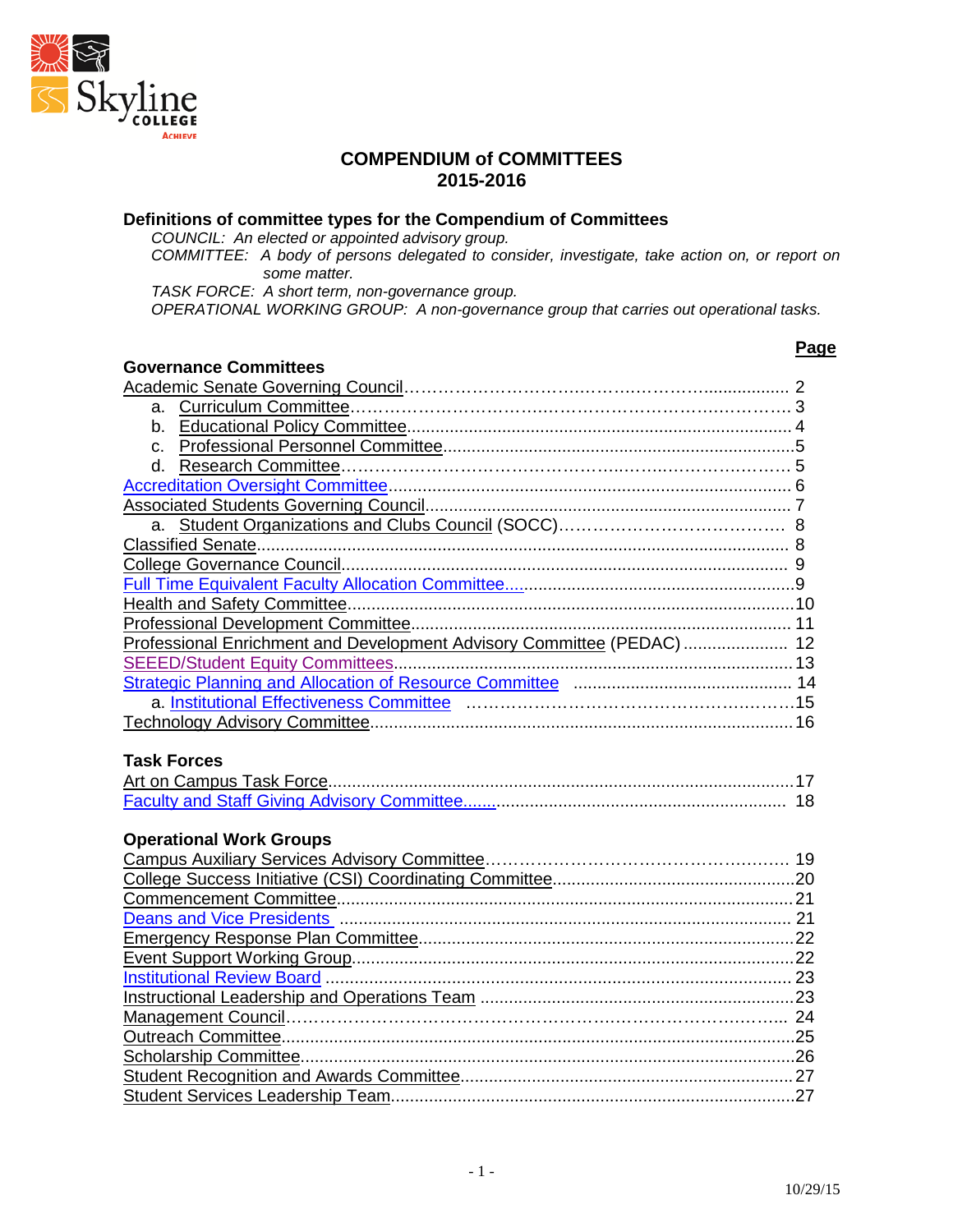# **GOVERNANCE COMMITTEES**

#### <span id="page-1-0"></span>**1. Academic Senate Governing Council**

Serves as policy making body for the Academic Senate; promotes the general welfare of Skyline College, its faculty, and the San Mateo County Community College District; represents the faculty in making recommendations to the administration of the College and the District Board of Trustees with respect to academic and professional matters; works toward the development and improvement of professional standards; provides for continuous study of faculty and College problems.

| 2014-2015                                      | 2015-2016                                      |
|------------------------------------------------|------------------------------------------------|
| Membership (elected by faculty)                | Membership (elected by faculty)                |
|                                                |                                                |
| Kate Williams Browne, President                | Kate Williams Browne, President                |
| Leigh Anne Shaw, Past President                | Leigh Anne Shaw, Past President                |
| Stephen Fredricks, Vice President              | Stephen Fredricks, Vice President              |
| Leigh Anne Shaw, Secretary                     | Leigh Anne Shaw, Secretary                     |
| Tiffany Schmierer, Treasurer                   | Tiffany Schmierer, Treasurer                   |
|                                                |                                                |
| <b>Committee Chairs &amp; Representatives:</b> | <b>Committee Chairs &amp; Representatives:</b> |
| Zachary Bruno, Professional Personnel Chair    | Jacqueline Escobar, Educational Policy,        |
| Stephen Fredricks, Educational Policy, Interim | Co-Chair                                       |
|                                                |                                                |
| Mousa Ghanma, Research Committee Chair         | Michele Haggar, Classified Senate Rep          |
| Michele Haggar, Classified Senate Rep          | Nick Kapp, Educational Policy, Co-Chair        |
| Nicole Harris, ASSC Rep                        | John Ulloa, Curriculum Committee, Co-Chair     |
| Nick Kapp, Educational Policy, Chair           | Shawna Whitney, Professional Personnel, Chair  |
| Alana Utsumi, Classified Senate Rep            | Dennis Wolbers, Curriculum Committee,          |
| Dennis Wolbers, Curriculum Committee, Chair    | Co-Chair                                       |
|                                                | <b>Vacant, Research</b>                        |
| <b>Division Representatives:</b>               |                                                |
| Yancy Aquino, Science/Math/Technology Rep      | <b>Division Representatives:</b>               |
| Terrance Chang, Science/Math/Technology Rep    | Yancy Aquino, Science/Math/Technology Rep      |
| Dick Clair, BEPP Division Rep                  | Zachary Bruno, SS/CA Rep                       |
| Marlon Gaytan, ASSC Rep                        | Terrance Chang, Science/Math/Technology Rep    |
| Jessica Hurless, LA/LR Rep                     | Dick Clair, BEPP Rep                           |
| Tatiana Irwin, SS/CA Rep                       | Jacqueline Escobar, COUN Rep                   |
| Nate Nevado, Counseling                        | Kent Gomez, COUN Rep                           |
|                                                |                                                |
| Danielle Powell, LA/LR Rep                     | Vitoria Goncalvez, ASSC Rep                    |
| Tiffany Schmierer, SS/CA Rep                   | Jessica Hurless, LA/LR Rep                     |
| Amber Steele, KAD Rep                          | Miku Mendoza, ASSC Rep                         |
| Shawna Whitney, BEFF Rep                       | Dan Ming, BEPP Division Rep                    |
| Dennis Wolbers, ASLT Rep                       | Danielle Powell, LA/LR Rep                     |
|                                                | Leigh Anne Shaw, LA/LR Rep                     |
| Awaiting Appointment, AFT Rep                  | Amber Steele, KAD Rep                          |
|                                                | Dennis Wolbers, ASLT Rep                       |
| <b>Meeting Date/Time/Location</b>              |                                                |
| 1 <sup>st</sup> & 3 <sup>rd</sup> Thursdays    | <b>Non-Voting Representatives</b>              |
| 2:10-4:00 p.m.                                 | Michele Haggar, Classified Senate Rep          |
| Building 6, Room 6203                          | Janice Sapigao, AFT Rep                        |
|                                                | Rob Williams, AFT Rep                          |
|                                                |                                                |
|                                                |                                                |
|                                                | <b>Meeting Date/Time/Location</b>              |
|                                                | 1 <sup>st</sup> & 3 <sup>rd</sup> Thursdays    |
|                                                | 2:10-4:00 p.m.                                 |
|                                                |                                                |
|                                                | Building 6, Room 6203                          |
|                                                |                                                |
|                                                |                                                |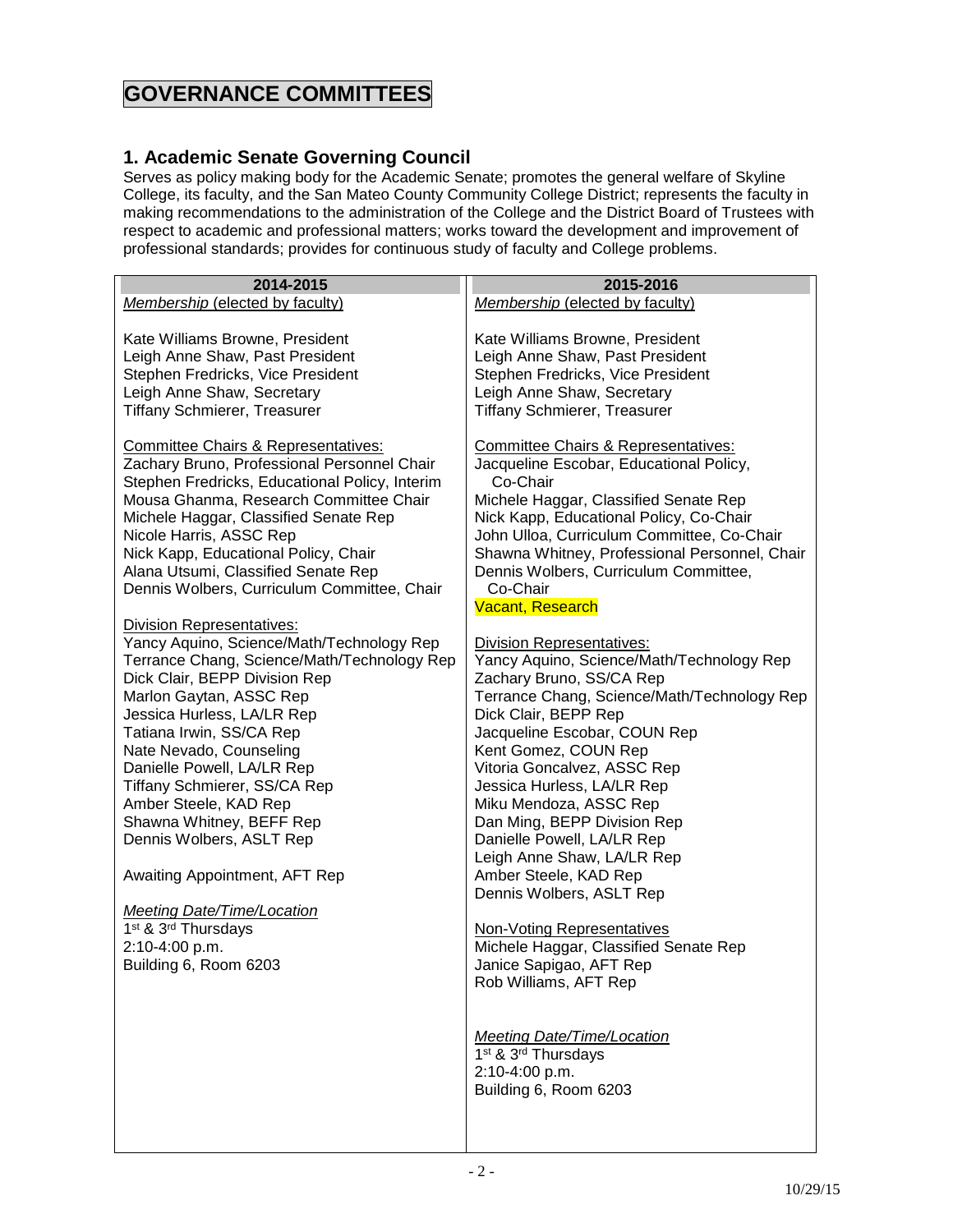#### <span id="page-2-0"></span>**1a. Curriculum Committee**

The Curriculum Committee carries on a regular review of the entire College curriculum; considers for recommendation all matters of administrative policy concerning the curriculum; considers for recommendation proposals for new courses and programs; recommends action on all deletions, classifications and changes in courses and programs.

| 2014-2015                                                                                                                                                                                                                                                                  | 2015-2016                                                                                                                                                                                                                                                                                                            |
|----------------------------------------------------------------------------------------------------------------------------------------------------------------------------------------------------------------------------------------------------------------------------|----------------------------------------------------------------------------------------------------------------------------------------------------------------------------------------------------------------------------------------------------------------------------------------------------------------------|
| Membership (one elected faculty                                                                                                                                                                                                                                            | Membership (one to two elected faculty                                                                                                                                                                                                                                                                               |
| representative from each division)                                                                                                                                                                                                                                         | representatives from each division)                                                                                                                                                                                                                                                                                  |
| Dennis Wolbers, Chair, Academic Support and<br><b>Learning Technologies</b><br>Jim Bowsher, Language Arts                                                                                                                                                                  | John Ulloa, Co-Chair, SS/CA Rep<br>Dennis Wolbers, Co-Chair ASLT Rep                                                                                                                                                                                                                                                 |
| Jacquie Escobar, Counseling                                                                                                                                                                                                                                                | Jim Bowsher, Language Arts Rep                                                                                                                                                                                                                                                                                       |
| Jan Fosberg, Kinesiology/Athletics/Dance                                                                                                                                                                                                                                   | Jacquie Escobar, Counseling Rep, Articulation                                                                                                                                                                                                                                                                        |
| Nicole Harris, ASSC                                                                                                                                                                                                                                                        | Officer                                                                                                                                                                                                                                                                                                              |
| Imelda Hermosillo, EOPS, Counseling<br>Nick Kapp, Science/Math/Technology<br>Jude Navari, Social Sciences/Creative Arts<br>Language Arts<br>John Ulloa, Social Sciences/Creative Arts<br>Ronda Wimmer, BEPP<br>Adam Windham, Science/Math/Technology<br>Hellen Zhang, BEPP | Jan Fosberg, Kinesiology/Athletics/Dance Rep<br>Imelda Hermosillo, Counseling Rep<br>Nick Kapp, Science/Math/Technology Rep<br>Jude Navari, Social Sciences/Creative Arts Rep<br>Leigh Anne Shaw, Language Arts Rep<br>Ronda Wimmer, BEPP Rep<br>Adam Windham, Science/Math/Technology Rep<br>Hellen Zhang, BEPP Rep |
| <b>Ex Officio Members</b><br>Bryan Besnyi, Recorder<br>Sheldon Carroll, Classified Rep<br>Angélica Garcia, Dean, Counseling<br>John Mosby, Dean of Enrollment Services<br>Maria Norris, Staff Support to Curriculum<br>Committee<br>Sarah Perkins, VP of Instruction       | <b>Ex Officio Members</b><br>Luis Escobar, Interim Dean, Counseling<br>Bridget Fischer, Academic Support and Learning<br>Technologies, Distance Education Liaison<br>Adriana Johnston, PSC Degree Audit<br>Will Minnich, Dean of Enrollment Services<br>Sarah Perkins, VP of Instruction<br>Dennis Zheng, ASSC Rep   |
| <b>Meeting Date/Time/Location</b><br>1 <sup>st</sup> and 3 <sup>rd</sup> Wednesday<br>2:10 p.m.                                                                                                                                                                            | Bryan Besnyi, Recorder<br>Maria Norris, Staff Support to Curriculum<br>Committee                                                                                                                                                                                                                                     |
| Building 4, Room 4343                                                                                                                                                                                                                                                      | <b>Meeting Date/Time/Location</b>                                                                                                                                                                                                                                                                                    |
|                                                                                                                                                                                                                                                                            | 1 <sup>st</sup> and 3 <sup>rd</sup> Wednesday                                                                                                                                                                                                                                                                        |
|                                                                                                                                                                                                                                                                            | 2:10 p.m.                                                                                                                                                                                                                                                                                                            |
|                                                                                                                                                                                                                                                                            | Building 4, Room 4301                                                                                                                                                                                                                                                                                                |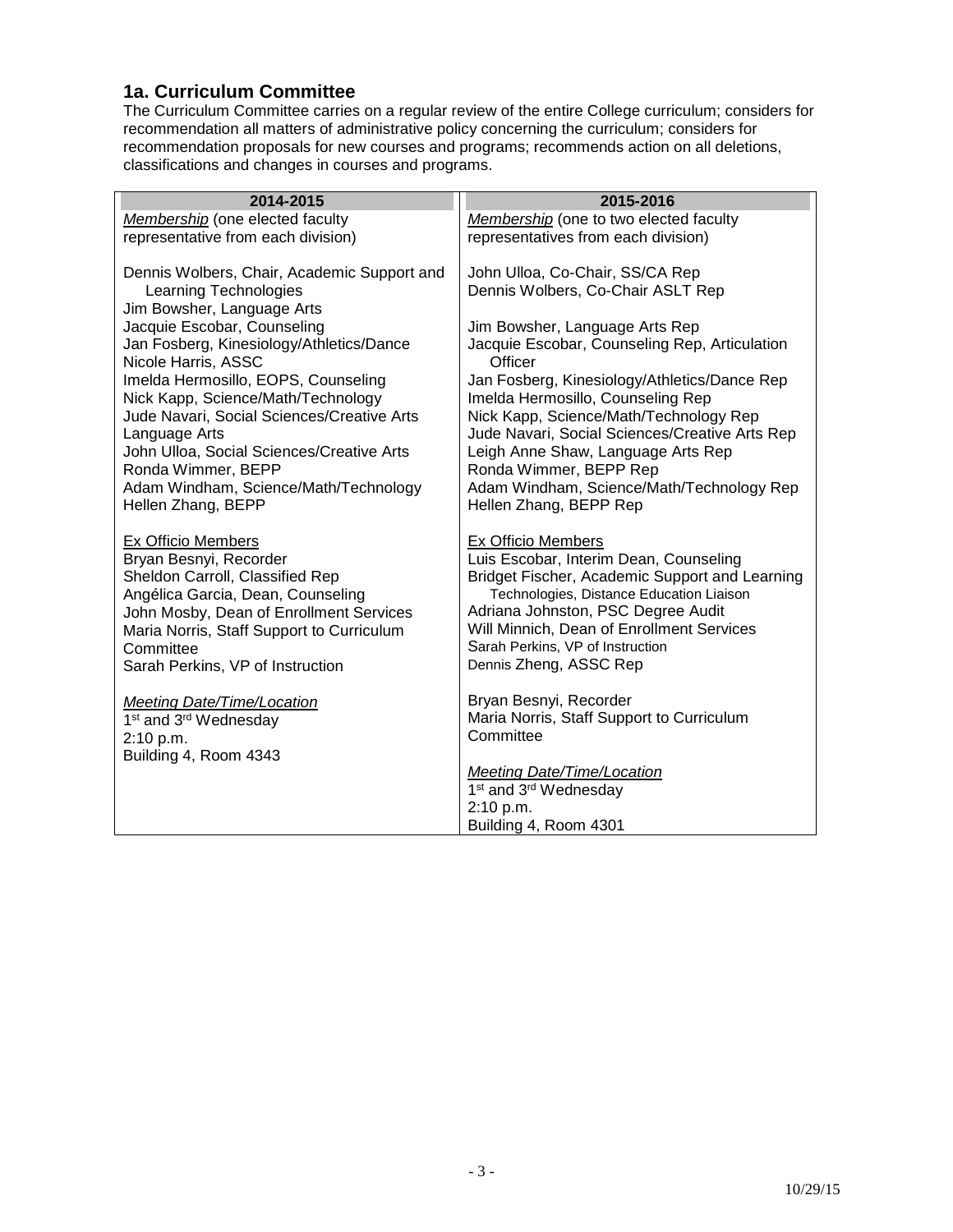#### <span id="page-3-0"></span>**1b. Educational Policy Committee**

This committee considers for recommendation all matters of educational policy including academic standards, probation, disqualification, readmissions policies, grading procedures, matriculation, student behavior, and student grievance procedures; considers for recommendation all matters of administrative policy concerning educational policy, including policies of the Office of Instruction and the Office of Student Services.

| 2014-2015                                   | 2015-2015                                                    |
|---------------------------------------------|--------------------------------------------------------------|
| Membership (one elected faculty             | <b>Membership</b> (one elected faculty representative        |
| representative from each division)          | from each division)                                          |
|                                             |                                                              |
| Stephen Fredericks, Interim, SMT Rep        | Jacqueline Escobar, Co-Chair                                 |
| Nick Kapp, Chair                            | Nick Kapp, Co-Chair                                          |
| Donna Bestock, Dean Social Science-Creative |                                                              |
| Arts                                        | Alex Alpi, ASSC Rep                                          |
| Carlos Colombetti, SS/CA Rep                | Donna Bestock, SS/CA Rep                                     |
| Michael Cross, LA/LR Rep                    | Carlos Colombetti, SS/CA Rep                                 |
| Angélica Garcia, Dean of Counseling         | Michael Cross, LA/LR Rep                                     |
| Michele Haggar, Classified Rep              | Luis Escobar, Interim Dean of Counseling                     |
| John Mosby, Dean of Enrollment Services     | Mousa Ghanma, SMT Rep                                        |
| Suzanne Poma, Counseling                    | Michele Haggar, Classified Rep                               |
| Carmen Richardson, Business Rep             | Will Minnich, Dean of Enrollment Services                    |
|                                             | Carmen Richardson, BEPP Rep                                  |
|                                             |                                                              |
| Awaiting Appointment, ASSC Rep              | <b>Vacant, KAD</b>                                           |
|                                             | <b>Vacant, ASLT</b>                                          |
| <b>Ex Officio Members</b>                   |                                                              |
| Joi Blake, VP Student Services              |                                                              |
|                                             | Ex Officio Members                                           |
| Meeting Date/Time/Location                  | Angélica Garcia, VP Student Services                         |
| 1 <sup>st</sup> Tuesday                     |                                                              |
| 2:00 p.m.<br>Location:6205                  | <b>Meeting Date/Time/Location</b><br>1 <sup>st</sup> Tuesday |
|                                             | 2:00 p.m.                                                    |
|                                             | Location:6205                                                |
|                                             |                                                              |
|                                             |                                                              |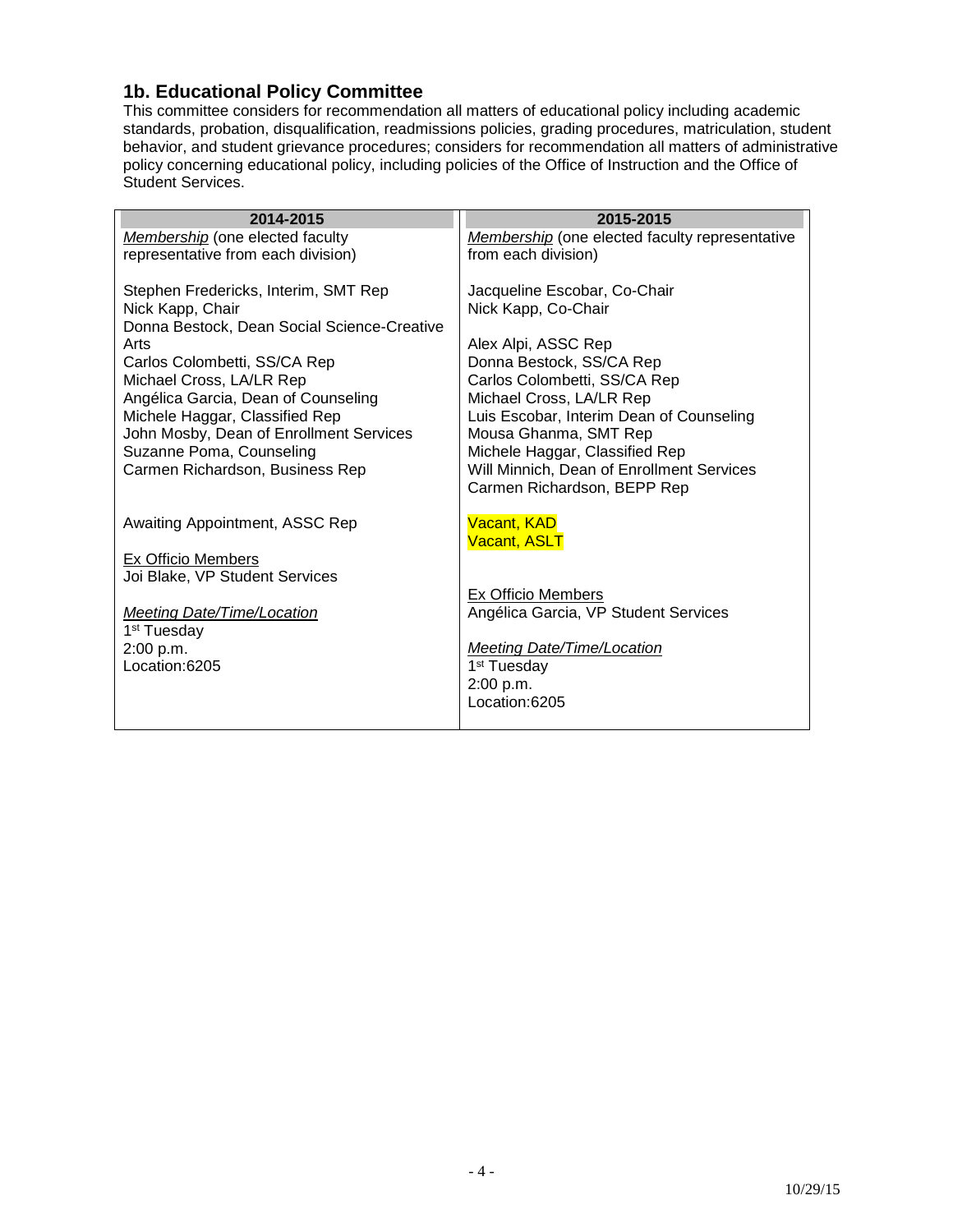#### <span id="page-4-0"></span>**1c. Professional Personnel Committee**

This committee promotes staff development and professional growth; considers questions of professional ethics; reviews and makes recommendations concerning Program Improvement Funds and other faculty proposals as necessary; makes recommendations concerning faculty awards; reviews and recommends faculty development projects as required.

| 2014-2015                                              | 2015-2016                                      |
|--------------------------------------------------------|------------------------------------------------|
| <u>Membership</u>                                      | <u>Membership</u>                              |
| (one elected faculty representative from each          | (one elected faculty representative from each  |
| division)                                              | division)                                      |
| Zachary Bruno, Chair, Social Science/ Creative<br>Arts | Shawna Whitney, BEPP Rep, Chair                |
| Shari Bookstaff, Science/Math/Technology Rep           | Shari Bookstaff, Science/Math/Technology Rep   |
| Luciana Castro, Language Arts Rep                      | Luciana Castro, Language Arts Rep              |
| Chip Chandler, Kinesiology/Athletics/Dance Rep         | Carlos Colombetti, SS/CA Rep                   |
| Melissa Komadina, Counseling                           | Nate Nevado, Counseling Rep                    |
| Tina Watts, BEPP Rep                                   | Mary Gutierrez, Dean, Langage Arts, ex-officio |
| Mary Gutierrez, Dean, Langage Arts, ex-officio         | Vacant, KAD                                    |
| Meeting Date/Time/Location                             | Meeting Date/Time/Location                     |
| Meets one or more times a semester.                    | Meets one or more times a semester.            |

#### <span id="page-4-1"></span>**1d. Research Committee**

The Academic Senate Research Committee aids faculty doing institutional research; acts as a resource to the Senate in matters of institutional research; performs institutional research under the direction of the Academic Senate Governing Council.

| 2013-2014                                                          | 2015-2016                                                          |
|--------------------------------------------------------------------|--------------------------------------------------------------------|
| Membership<br>(one elected faculty representative from each        | Membership<br>(one elected faculty representative from each        |
| division)                                                          | division)                                                          |
| Mousa Ghanma, Chair, Science/Math/<br>Technology                   | Kevin Corsiglia, KAD Rep<br>Nancy Kaplan-Biegel, Language Arts Rep |
| Kevin Corsiglia, Kinesiology/Athletics/Dance                       | Jennifer Merrill, SS/CA Rep                                        |
| Rep<br>Lisa Cresson, Social Sciences/Creative Arts                 | Paul Spakowski, BEPP Rep                                           |
| Jing Folsom, Science/Math/Technology                               | <b>Vacant, Counseling</b>                                          |
| Nancy Kaplan-Biegel, Language Arts Rep<br>Paul Spakowski, BEPP Rep | Vacant, Science/Math/Technology<br><u> Vacant, Chair</u>           |
| Counseling, Awaiting Appointment                                   | Meeting Date/Time/Location                                         |
| <b>Meeting Date/Time/Location</b><br>To be determined              | To be determined                                                   |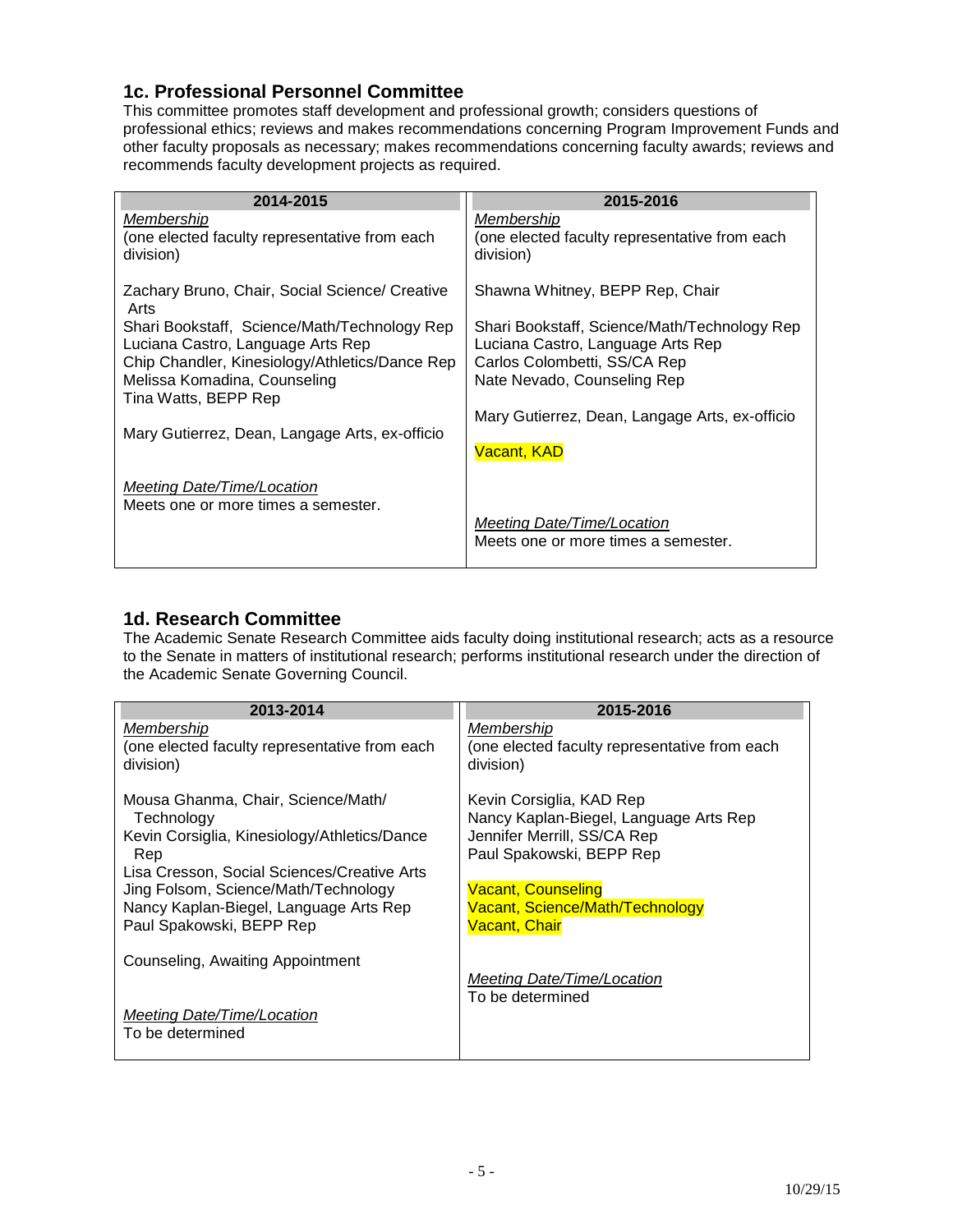#### <span id="page-5-0"></span>**2. Accreditation Oversight Committee**

The overarching mission of this committee is student success through successful accreditation. It is the responsibility of the institution, CEO and ALO (Accreditation Liaison Officer) to keep Skyline College in compliance with the ERs (Eligibility Requirements), Accreditation Standards, including federal requirements, Commission policies, and Skyline's MVV (mission-Vision-Values). This committee will support the college in keeping in compliance.

#### **The role of the Accreditation Oversight Committee is:**

- 1. To review ongoing changes and requirements for accreditation at the federal, state and regional levels to facilitate keeping in compliance with ERs, Commission policies and Skyline College's MVV (Mission-Vision-Values)
- 2. To coordinate Skyline College's ongoing activities related to its accreditation, including developing and maintaining a systematic approach to tracking evidence,
- 3. To periodically review alignment of college process with accreditation standards,
- 4. To maintain the college's accreditation web site, and
- 5. To provide open communication between the Accreditation Oversight Committee and the college community.

| 2014-2015                                                                  | 2015-2016                                                 |
|----------------------------------------------------------------------------|-----------------------------------------------------------|
| Membership                                                                 | Membership                                                |
| Regina Stanback Stroud                                                     |                                                           |
| Joi Blake, VP Student Services                                             | Aaron McVean, ALO, Committee Chair                        |
| Eloisa Briones, VP Administrative Services                                 |                                                           |
| Sarah Perkins, VP Instruction                                              | Eloisa Briones, VP Administrative Services                |
| Stephen Fredricks, Academic Senate Rep                                     | Luis Escobar, Student Services Rep                        |
| Michael Manneh, Classified Senate Rep                                      | Stephen Fredricks, Academic Senate Rep                    |
| David Martinez, ASSC                                                       | Angélica Garcia, VP Student Services                      |
| Aaron McVean, ALO, Committee Chair                                         | Liz Gaudet, Classified Senate Rep                         |
| John Mosby, Dean, Enrollment Services                                      | David Martinez, ASSC Rep                                  |
| Jonathan Paver, Dean of Academic Support                                   | Will Minnich, Enrollment Services Rep                     |
| and Learning Technologies, Distance Ed<br>Jesse Raskin, CTE Faculty Member | Jonathan Paver, ASLT Rep<br>Sarah Perkins, VP Instruction |
| Christine Roumbanis, Interim Dean Business                                 | Jesse Raskin, CTE Faculty Rep                             |
| <b>Education Professional Programs</b>                                     | Tammy Robinson, GLPS Rep                                  |
| Dennis Wolbers, Curriculum Committee Rep                                   | Christine Roumbanis, BEPP Rep                             |
| Karen Wong, Coordinator, Institutional                                     | Regina Stanback Stroud, President                         |
| <b>Effectiveness</b>                                                       | Dennis Wolbers, ASLT Rep                                  |
|                                                                            | Karen Wong, PRIE Rep                                      |
| Vacant, Student Services Rep                                               |                                                           |
|                                                                            |                                                           |
|                                                                            | Meeting Date/Time/Location                                |
|                                                                            | 3 <sup>rd</sup> Monday                                    |
|                                                                            | $9:00-10:00$ a.m.                                         |
|                                                                            | Location: 4343                                            |
|                                                                            |                                                           |
|                                                                            |                                                           |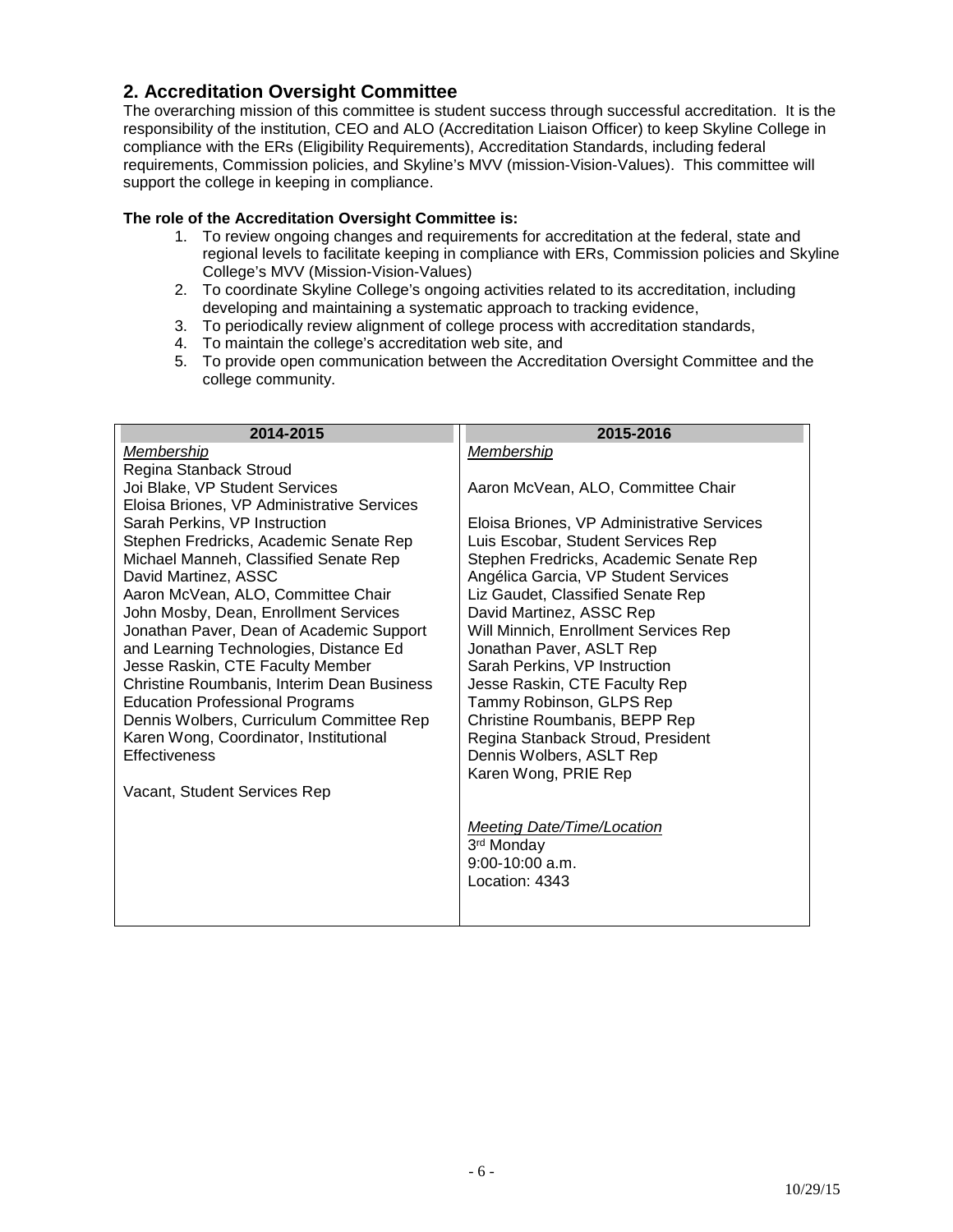#### <span id="page-6-0"></span>**3. Associated Students Governing Council**

Represents all Skyline students; maintains student body facilities; plans activities; adopts and supervises the ASSC budget; participates in College committees; shares in the development of College policies.

| 2014-2015                                         | 2015-2016                                            |
|---------------------------------------------------|------------------------------------------------------|
| Membership (officers elected by students)         | Membership (officers elected by students)            |
|                                                   |                                                      |
| <b>Executive Council Officers</b>                 | <b>Executive Council Officers</b>                    |
| Nicole Harris, President                          | Dennis Zheng, President                              |
| Dennis Zheng, Vice President                      | Alex Alpi, Vice President                            |
| Davante Cade, Commissioner of Finance             | David Martinez, Commissioner of Finance              |
| Monika "Miku" Mendoza, Commissioner of            | Miku Mendoza, Commissioner of Public                 |
| <b>Public Records</b>                             | Records                                              |
| Nichole Palmer, Commissioner of Publicity         | Jonathan Gonzalez, Commissioner of Publicity         |
|                                                   | Marlon Gaytan Jr., Commissioner of Activities        |
| Ramzy Azar, Senator                               |                                                      |
| Jessica Baumann, Senator                          | Christian Baba, Senator                              |
| Katherine Bello, Senator                          | Caroline Barros, Senator                             |
| Judah Darwin, Senator                             | Katherine Chan, Senator                              |
| Marlon Gayton, Senator                            | Michelle Chee, Senator                               |
| Jonathan Gonzales, Senator                        | Fabio Contreras, Senator<br><b>Vitoria Goncalves</b> |
| Gianni Grelli, Senator<br>David Martinez, Senator | Gianni Grelli, Senator                               |
| Vanessa Melendrez, Senator                        | Dylan O'Shea, Senator                                |
| Brayan Palma, Senator                             | Brayan Palma, Senator                                |
|                                                   | Elizabeth Phamhi, Senator                            |
| Advisors                                          | Allyson Roa, Senator                                 |
| Amory Cariadus, Director of Student Support       | Justin Tom, Senator                                  |
| and Student Services                              | Michael Wong, Senator                                |
| John Saenz, Student Activities Assistant          | Spencer Wu, Senator                                  |
|                                                   |                                                      |
|                                                   | Advisors                                             |
|                                                   | Amory Cariadus, Director of Student Life and         |
|                                                   | Leadership Development                               |
| <b>Meeting Date/Time/Location</b>                 | Anjelica Gacutan, Student Life and Leadership        |
| Every Monday, 4:00-6:00 p.m.                      | Assistant                                            |
| Building 6, Room 6202                             |                                                      |
|                                                   | <b>Meeting Date/Time/Location</b>                    |
|                                                   | Every Monday, 4:00-6:00 p.m.                         |
|                                                   | Building 6, Room 6202                                |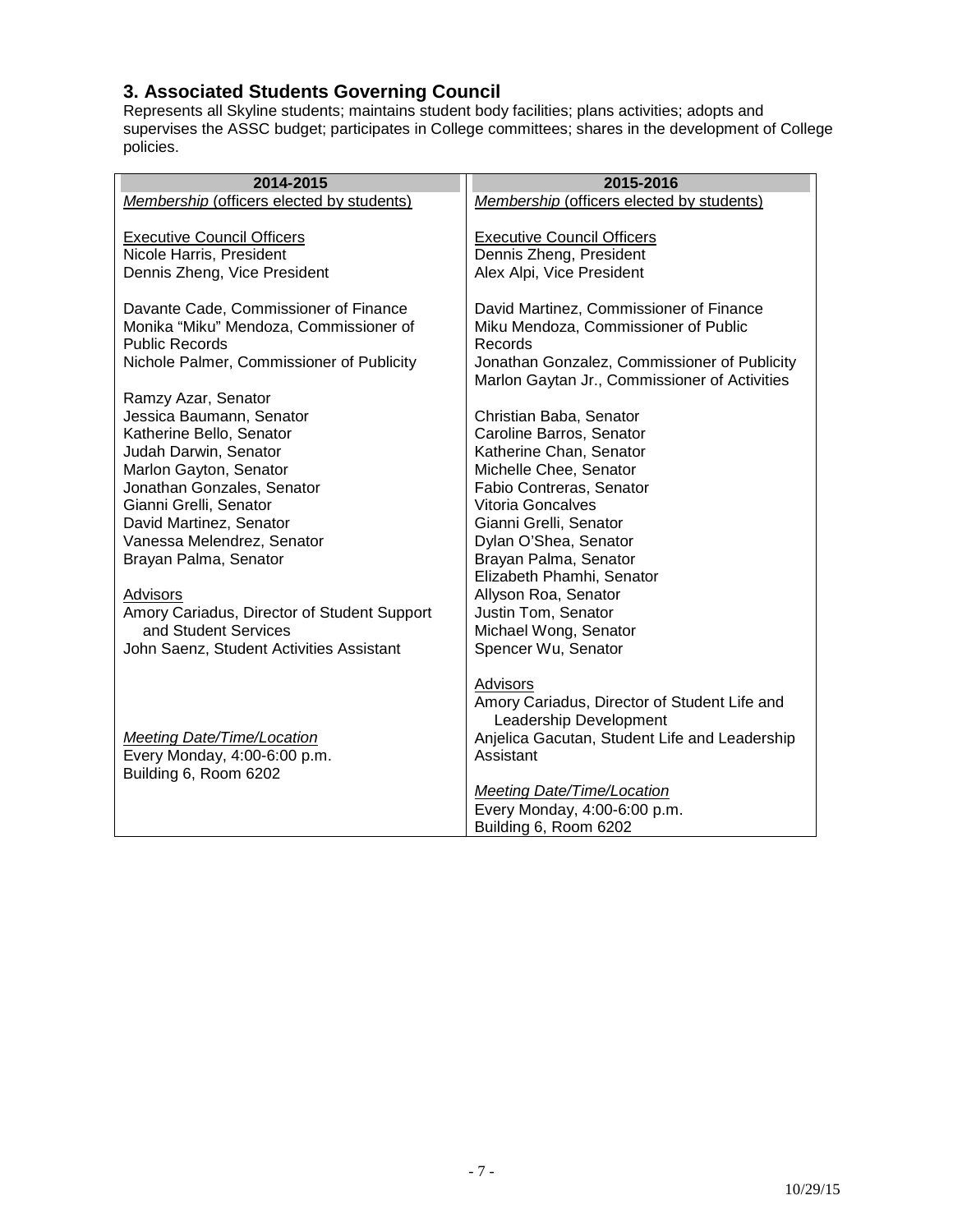## <span id="page-7-0"></span>**3a. Student Organizations and Clubs Council**

This group meets to share information about the events and programs that they sponsor on campus. They also share information about volunteer projects, student outreach and how to recruit new members.

| 2014-2015                                         | 2015-2016                                         |
|---------------------------------------------------|---------------------------------------------------|
| Membership (one representative from each          | Membership (one representative from each          |
| student organization and club on campus)          | student organization and club on campus)          |
| Amory Cariadus, Advisor                           | Amory Cariadus, Director of Student Life and      |
| John Saenz, Advisor                               | Leadership Development                            |
|                                                   | Anjelica Gacutan, Student Life and Leadership     |
| List of current clubs is available at             | Assistant                                         |
| http://www.skylinecollege.edu/centerforstudentlif |                                                   |
| e/clubs.php or at the Center for Student Life and | List of current clubs is available at             |
| Leadership Development, Room 6212.                | http://www.skylinecollege.edu/centerforstudentlif |
|                                                   | e/clubs.php or at the Center for Student Life and |
|                                                   | Leadership Development, Room 6212.                |
| <b>Meeting Date/Time/Place:</b>                   |                                                   |
| First and Third Wednesday of the Month            |                                                   |
| 2:00 p.m.                                         | Meeting Date/Time/Place:                          |
| Building 6, Room 6212                             | First and Third Wednesday of the Month            |
|                                                   | 2:00 p.m.                                         |
|                                                   | Building 6, Room 6212                             |

# <span id="page-7-1"></span>**4. Classified Senate**

Represents the needs, concerns and viewpoints of the classified staff with respect to the District Shared Governance Agreement, but excludes all matters related to collective bargaining. It is one of the constituent groups of Skyline College's shared governance organizational structure. The officers are elected by Classified Senate *Membership*.

| 2014-2015                                       | 2015-2016                                       |
|-------------------------------------------------|-------------------------------------------------|
| Membership (all classified employees at Skyline | Membership (all classified employees at Skyline |
| College: CSEA, AFSCME and non-represented       | College: CSEA, AFSCME and non-represented       |
| classified employees including classified       | classified employees including classified       |
| supervisors and management positions. All are   | supervisors and management positions. All are   |
| voting members and are encouraged to attend     | voting members and are encouraged to attend     |
| Classified Senate meetings).                    | Classified Senate meetings).                    |
|                                                 |                                                 |
| Alana Utsumi, President                         | Michele Haggar, President                       |
| Michele Haggar, Vice President                  | Alana Utsumi, Vice President                    |
| Linda Herda, Secretary                          | Linda Herda, Secretary                          |
| Barbara Lamson, Treasurer                       | Barbara Lamson, Treasurer                       |
| Barbara Daley, Historian                        | Allison Hughes, Historian                       |
| Kennya Ruiz, Parliamentarian                    | Kennya Ruiz, Parliamentarian                    |
|                                                 |                                                 |
| <b>Meeting Date/Time/Location</b>               | <b>Meeting Date/Time/Location</b>               |
| 1 <sup>st</sup> Thursday                        | 1 <sup>st</sup> Thursday                        |
| 12:00 p.m.                                      | 12:00 p.m.                                      |
| Building 6, Room 6203                           | Building 6, Room 6203                           |
|                                                 |                                                 |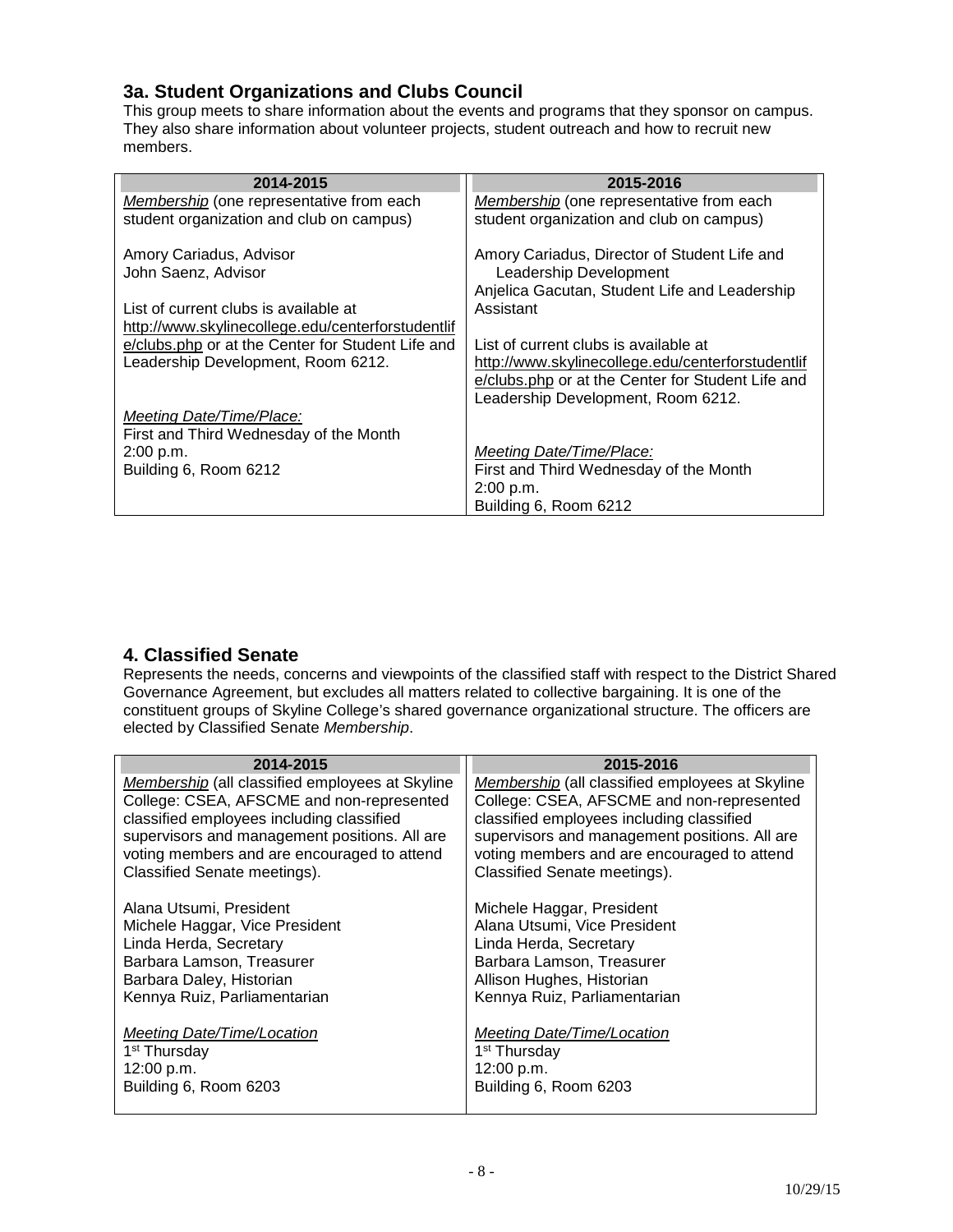## <span id="page-8-0"></span>**5. College Governance Council**

The College Council is the primary planning and policy formulation group for the College, thereby establishing the charges to other units and committees in accomplishing specific tasks including, but not limited to, the following areas: budget, programs, student equity, accreditation, and program review. The Council is responsible for reviewing the progress and accomplishments of the units and committees. The Council serves as the umbrella shared governance committee for the College and is a major participant in decision making for the College.

| 2014-2015                                       | 2015-2016                                       |
|-------------------------------------------------|-------------------------------------------------|
| <b>Membership (College President and Vice</b>   | <b>Membership (College President and Vice</b>   |
| Presidents, Academic Senate President and       | Presidents, Academic Senate President and       |
| Vice President, Classified Senate President and | Vice President, Classified Senate President and |
| Vice President, Associated Students President   | Vice President, Associated Students President   |
| and Vice President)                             | and Vice President)                             |
|                                                 |                                                 |
| Regina Stanback Stroud, President, Chair        | Regina Stanback Stroud, President, Chair        |
| Joi Blake, VP of Student Services               |                                                 |
| Eloisa Briones, VP of Administrative Services   | Alex Alpi, VP, ASSC                             |
| Kate Browne, President of Academic Senate       | Eloisa Briones, VP of Administrative Services   |
| Stephen Fredericks, Vice President, Academic    | Kate Browne, President of Academic Senate       |
| Senate                                          | Stephen Fredericks, VP, Academic Senate         |
| Michele Haggar, Vice President, Classified      | Angélica Garcia, VP of Student Services         |
| Senate                                          | Michele Haggar, President, Classified Senate    |
| Nicole Harris, President, ASSC                  | Sarah Perkins, VP of Instruction                |
| Sarah Perkins, VP of Instruction                | Alana Utsumi, VP, Classified Senate             |
| Alana Utsumi, President, Classified Senate      | Dennis Zheng, President, ASSC                   |
| Dennis Zheng, Vice President, ASSC              |                                                 |
|                                                 | <b>Meeting Date/Time/Place</b>                  |
| Meeting Date/Time/Place                         | Fourth Wednesday                                |
| Fourth Wednesday                                | $2:10 - 4:00$ p.m.                              |
| $2:10 - 4:00$ p.m.                              | Building 4, Room 4343                           |
| Building 4, Room 4343                           |                                                 |
|                                                 |                                                 |

#### <span id="page-8-1"></span>**6. Full Time Equivalent Faculty Allocation Committee**

The FTEFAC is charged with developing and recommending to the Academic Senate for endorsement and to the College President for approval, a prioritized list of strategic allocations of Full Time Equivalent Faculty *(*FTEF) in order for the college to meet its mission of serving the educational needs of the community.

| 2014-2015                                  | 2015-2016                                  |
|--------------------------------------------|--------------------------------------------|
| Membership                                 | Membership                                 |
| Sarah Perkins, VP Instruction, Chair       | Sarah Perkins, VP Instruction, Chair       |
| Chris Gibson, Language Arts                |                                            |
| Mary Gutierrez, Dean Language Arts         | Jacquie Escobar, Counseling Rep            |
| Sita Motipara, BEPP                        | Kathleen Feinblum, Language Arts Rep       |
| Dino Nomicos, Kinesiology/Athletics/Dance  | Nina Floro, ASLT Rep                       |
| Masao Suzuki, Social Science/Creative Arts | Sita Motipara, BEPP Rep                    |
| Tadashi Tsuchida, Science/Math/Technology  | Dino Nomicos, KAD Rep                      |
|                                            | Mustafa Popal, SS/CA Rep                   |
| Counseling, Awaiting Appointment           | Tammy Robinson, GLPS Rep                   |
|                                            | Tadashi Tsuchida, SMT Rep                  |
| Eloisa Briones, VP Administrative Services | Eloisa Briones, VP Administrative Services |
| (Resource)                                 | (Resource)                                 |
|                                            |                                            |
| <b>Meeting Date/Time/Place</b>             | Meeting Date/Time/Place                    |
| As needed                                  | As needed                                  |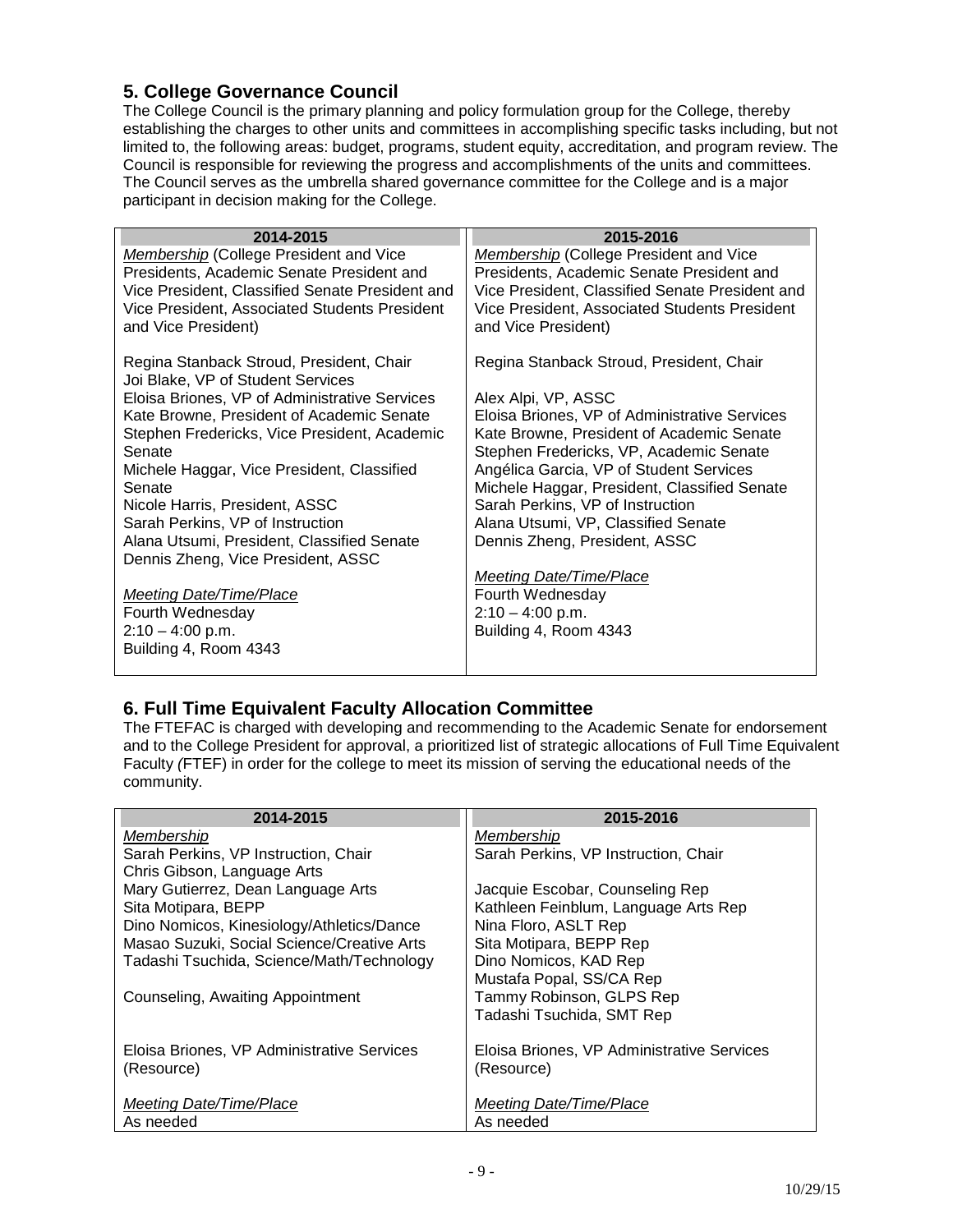#### <span id="page-9-0"></span>**7. Health and Safety Committee**

The Health and Safety Committee promotes a healthful and safe environment for staff and students, educating and training personnel in safe work practice. The committee conducts safety inspections and recommends corrective action to the College. The Committee is charged under CSEA contract (article 13. 13.6) to meet at least quarterly. A district Safety Management Committee will meet at least twice each fiscal year. The committee is to include two representatives appointed by CSEA.

| 2014-2015                                   | 2015-2016                                    |
|---------------------------------------------|----------------------------------------------|
| Membership                                  | Membership                                   |
| Rob Dean, Chief Public Safety, Co-Chair     | TBA, Chief Public Safety, Co-Chair           |
| Amory Cariadus, Director of Student Support | Amory Cariadus, Director of Student Life and |
| and Student Services, Co-Chair              | Leadership Development, Co-Chair             |
|                                             |                                              |
| Jeff Acidera, Counseling                    | Ijaz Ahmed, SMT Rep                          |
| Ijaz Ahmed, SMT Rep                         | Katharine Chan, ASSC Rep                     |
| Kevin Chak, Bookstore                       | Kevin Chak, Bookstore Rep                    |
| Cherie Colin, Marketing, PIO                | Gary Cheang, SMT Rep                         |
| Judith Crawford, SMT                        | Cherie Colin, Marketing, MCPR Rep            |
| <b>Brian Daniel, SMT</b>                    | Judith Crawford, SMT Rep                     |
| John Doctor, Facilities Operations Manager  | Brian Daniel, SMT Rep                        |
| Donna Elliott, Health Center                | John Doctor, Facilities Operations Manager,  |
| Alice Erskine, Science/Math/Technology      | Rep                                          |
| Bruce Greenstein, Science/Math/Technology   | Bruce Greenstein, SMT Rep                    |
| Sandra Hatzistratis, P.E./Athletics         | Sandra Hatzistratis, KAD Rep                 |
| Fermin Irigoyen, Language Arts              | Kylin Johnson, SMT Rep                       |
| Kylin Johnson, SMT Rep                      | Nancy Lam, BEPP Rep                          |
| Nancy Lam, BEPP                             | Golda Margate, VP Student Services           |
| Golda Margate, VP Student Services          | Johannes Masare, SS/CA Rep                   |
| Joe Morello, Dean, P.E./Athletics           | Joe Morello, Dean, KAD                       |
| Brayan Palma, ASSC                          | Carol Newkirk-Sakaguchi, Counseling Rep      |
| Lori Slicton, Social Sciences/Creative Arts | Tina Watts, BEPP Rep                         |
| Tina Watts, BEPP                            |                                              |
|                                             | <b>Vacant Language Arts</b>                  |
| <b>Meeting Date/Time/Place</b>              |                                              |
| <b>Third Tuesday</b>                        | <b>Meeting Date/Time/Place</b>               |
| $1:00 - 3:00$ p.m.                          | <b>Third Tuesday</b>                         |
| Location to be determined                   | $1:00 - 3:00$ p.m.                           |
|                                             | Location to be determined                    |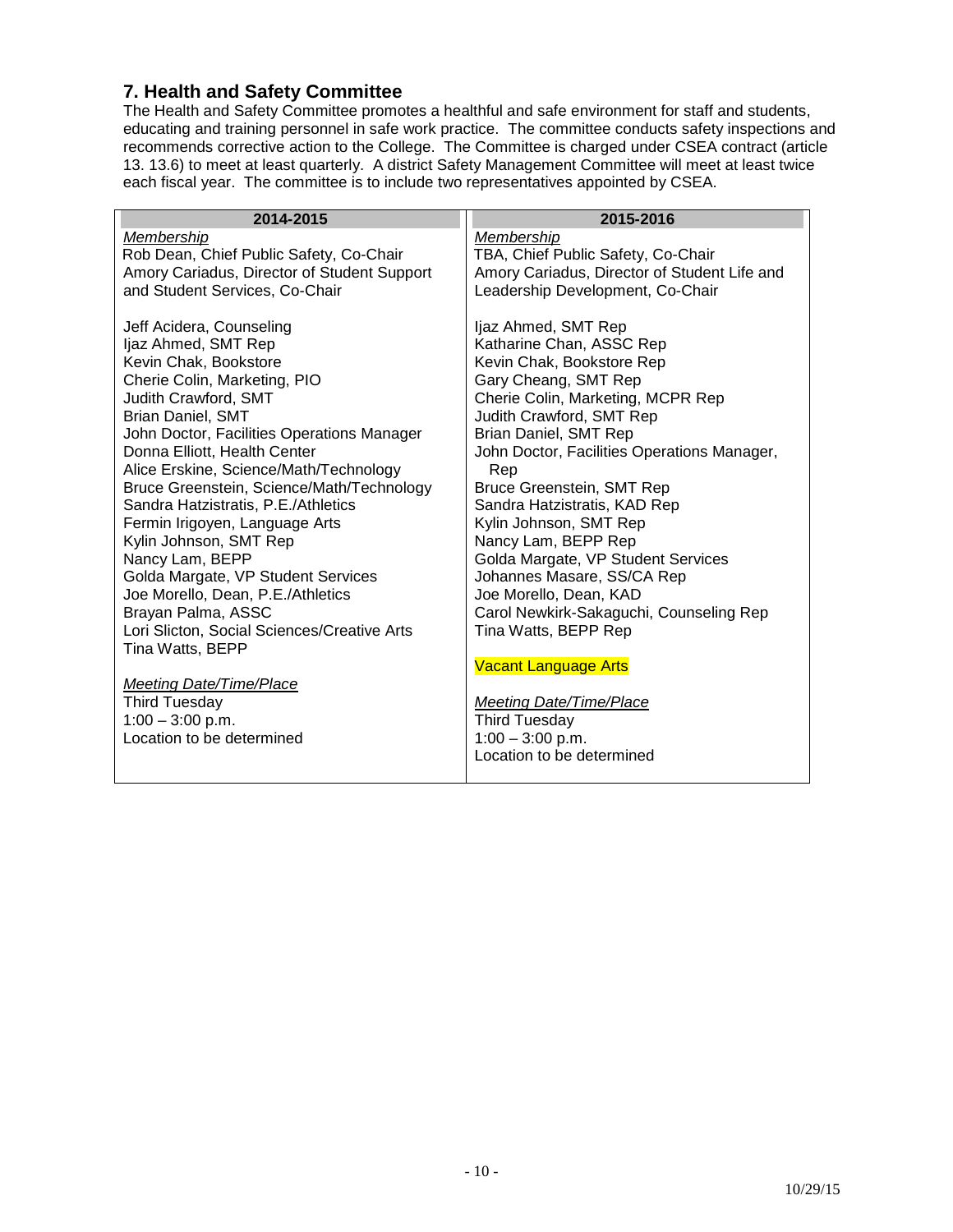## <span id="page-10-0"></span>**8. Professional Development Committee**

Evaluates and makes recommendations for funding faculty proposals for long-term and short-term professional development projects.

| 2014-2015                                  | 2015-2016                                  |
|--------------------------------------------|--------------------------------------------|
| Membership                                 | Membership                                 |
| (The Professional Development Committee on | (The Professional Development Committee on |
| each campus shall consist of three AFT     | each campus shall consist of three AFT     |
| appointed faculty members, one Academic    | appointed faculty members, one Academic    |
| Senate appointed representative and two    | Senate appointed representative and two    |
| administrators)                            | administrators)                            |
| Rick Hough, Science/Math/Technology, Chair | <b>Vacant, Chair</b>                       |
| Ray Hernandez, Dean, SMT                   | Melanie Espinueva, Counseling Rep          |
| Melissa Matthews, Counseling               | Ruben Parra, BEPP Rep                      |
| Ruben Parra, BEPP Rep                      | Jonathan Paver, ASLT Rep                   |
| Rob Williams, Language Arts                | Rob Williams, Language Arts Rep            |
| Meeting Date/Time/Place                    | Meeting Date/Time/Place                    |
| Meetings held as needed                    | Meetings held as needed                    |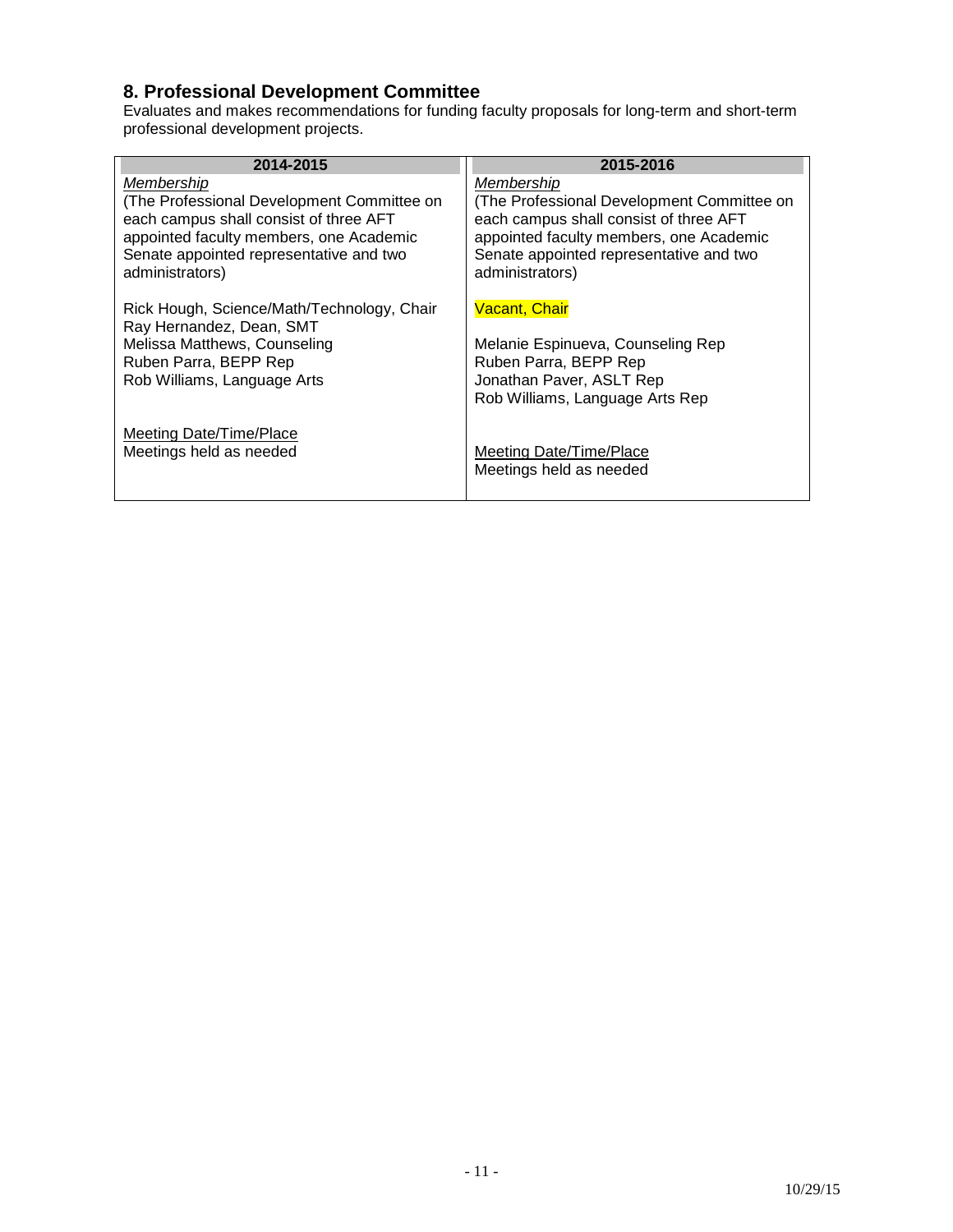#### <span id="page-11-0"></span>**9. Professional Enrichment and Development Advisory Committee (PEDAC)**

PEDAC is charged with serving as an overarching professional development committee to (a) assess professional enrichment and development needs for all categories of staff consistent with Skyline College's mission and based on identified teaching, learning and service needs; (b) make recommendations regarding an institutional professional development plan that meets the need of all personnel; (c) develop a systematic evaluation process for professional development programs that includes all classifications of employee and all professional development related activities; (d) recommending flex calendar activities in response to assessed needs; and (e) recommending funding for submitted proposals for professional development resourced by new state professional development funds; (f) establish a one-stop professional development information resource center. PEDAC should meet 2-4 times per year and be comprised of:

| 2014-2015                                                                                  | 2015-2015                                         |
|--------------------------------------------------------------------------------------------|---------------------------------------------------|
| <u>Membership</u>                                                                          | <u>Membership</u>                                 |
| Nina Floro, Chair, College Faculty/Staff                                                   | Nina Floro, Co-Chair, College Faculty/Staff       |
| Professional Development Coordinator                                                       | Professional Development Coordinator              |
| Rachel Bell, Language Arts                                                                 | Jonathan Paver, Co-Chair, ASLT Rep                |
| Laurie Biagi, designee of the Professional                                                 |                                                   |
| <b>Development Committee</b>                                                               | Linda Allen, Classified Senate Rep                |
| Zachary Bruno, Chair of the Professional                                                   | Rachel Bell, Language Arts Rep                    |
| <b>Personnel Committee</b>                                                                 | Kristina Brower, BEPP Rep                         |
| Barbara Daley, Classified Senate Rep                                                       | Karen Dimalanta, Classified Senate Rep            |
| Tom Hewitt, Administrative Development                                                     | Nina Floro, ASLT Rep                              |
| Representative                                                                             | Melissa Komadina, Counseling Rep                  |
| Miku Mendoza, ASSC                                                                         | David Martinez, ASSC Rep                          |
| Sherrie Prasad, College Liaison for District<br><b>Classified Professional Development</b> | Spencer Wu, ASSC Rep                              |
|                                                                                            | <b>Vacant, Professional Development Committee</b> |
| Melissa Komadina, Academic Senate<br>Representative                                        | <b>Vacant, Professional Personnel Committee</b>   |
|                                                                                            |                                                   |
|                                                                                            | Meeting Date/Time/Place                           |
| Meeting Date/Time/Place                                                                    | Meets 2-4 times per year - TBA                    |
| Meets 2-4 times per year - TBA                                                             |                                                   |
|                                                                                            |                                                   |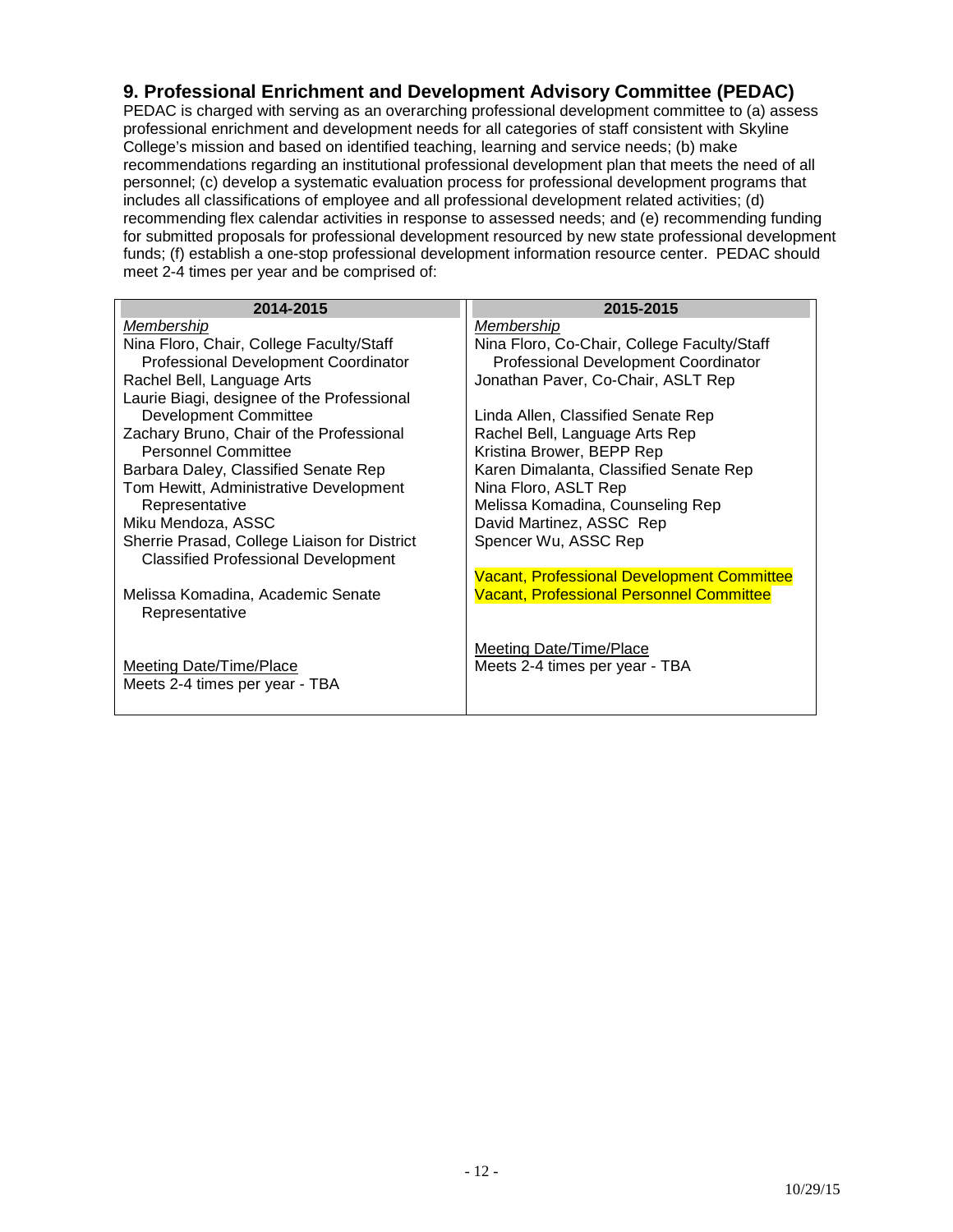#### <span id="page-12-0"></span>**10. SEEED/Student Equity Committees**

Beginning with the 2010-11 academic year, the SEEED and Student Equity Committees will be combined. The committee charge is undergoing revision.

| 2014-2015                                                           | 2015-2016                                                        |
|---------------------------------------------------------------------|------------------------------------------------------------------|
| Membership (members appointed by                                    | Membership (members appointed by                                 |
| constituent groups)                                                 | constituent groups)                                              |
|                                                                     |                                                                  |
| David Hasson, Faculty Rep from Basic Skills,                        | Angélica Garcia, Co-Chair                                        |
| Co-Chair                                                            | Lucia Lachmayr, Co-Chair                                         |
|                                                                     | Aaron McVean, Co-Chair                                           |
| Amory Cariadus, Director of Student Support<br>and Student Services | Wissem Bennani, GLPS Rep                                         |
| Arash Daneshzadeh, Director, TRiO                                   | Amory Cariadus, Student Services Rep                             |
| Angélica Garcia, Dean of Counseling                                 | Serena Chu-Mraz, LA Rep                                          |
| Jonathan Gonzales, ASSC                                             | Nina Floro, ASLT Rep                                             |
| Gianni Grelli, ASSC                                                 | Ricardo Flores, ASLT Rep                                         |
| Raymond Jones, Director, Middle College                             | Luis Escobar, Interim Dean of Counseling                         |
| Jessica Lopez, TRIO Counselor                                       | Marlon Gaytan, ASSC Rep                                          |
| Melissa Matthews, Counseling/DSPS and                               | Vitoria Goncalvez, ASSC Rep                                      |
| SEEED rep                                                           | Nathan Jones, LA Rep                                             |
| David Reed, Director, Learning Center                               | Ray Jones, Middle College Rep                                    |
| Richard Soyombo, Dean, Global Learning                              | Lucia Lachmayr, LA Rep                                           |
| Division                                                            | Jessica Lopez, Counseling Rep                                    |
| Pat Tyler, Classified/SMT Rep                                       | Miku Mendoza, ASSC Rep                                           |
| Phillip Williams, SMT Rep                                           | Pamela (Patricia) Mendoza, Classified Rep                        |
| William Watson, Director, SparkPoint                                | Nate Nevado, Counseling Rep                                      |
| Lavinia Zanassi, Counseling and Transfer rep                        | David Reed, Learning Center Rep                                  |
|                                                                     | Tammy Robinson, Interim Dean, GLPS Rep                           |
|                                                                     | Michael Stokes, TRiO Rep                                         |
| Serena Chu, Language Arts<br>Nina Floro, Language Arts faculty rep  | Nadia Tariq Classified/SMT Rep<br>Marisa Thigpen, Classified Rep |
| Nathan Jones, Language Arts                                         | Chad Thompson, Int. Director, SparkPoint Rep                     |
| Lucia Lachmayr, Language Arts                                       | Phillip Williams, SMT Rep                                        |
| Sherrie Prasad, Classified rep                                      | Rob Williams, LA Rep                                             |
| Jocelyn Vila, Outreach representative                               | Lavinia Zanassi, Counseling Rep                                  |
|                                                                     |                                                                  |
| Kinesiology/Athletics/Dance, Awaiting                               |                                                                  |
| Appointment                                                         |                                                                  |
|                                                                     |                                                                  |
|                                                                     | Meeting Date/Time/Place:                                         |
| Meeting Date/Time/Place:                                            | 4 <sup>th</sup> Tuesday                                          |
| 4 <sup>th</sup> Tuesday                                             | $2:10 - 4:00$ p.m.                                               |
| $2:10 - 4:00$ p.m.<br>Building 6, Room 6203                         | Building 6, Room 6203                                            |
|                                                                     |                                                                  |
|                                                                     |                                                                  |

- 13 -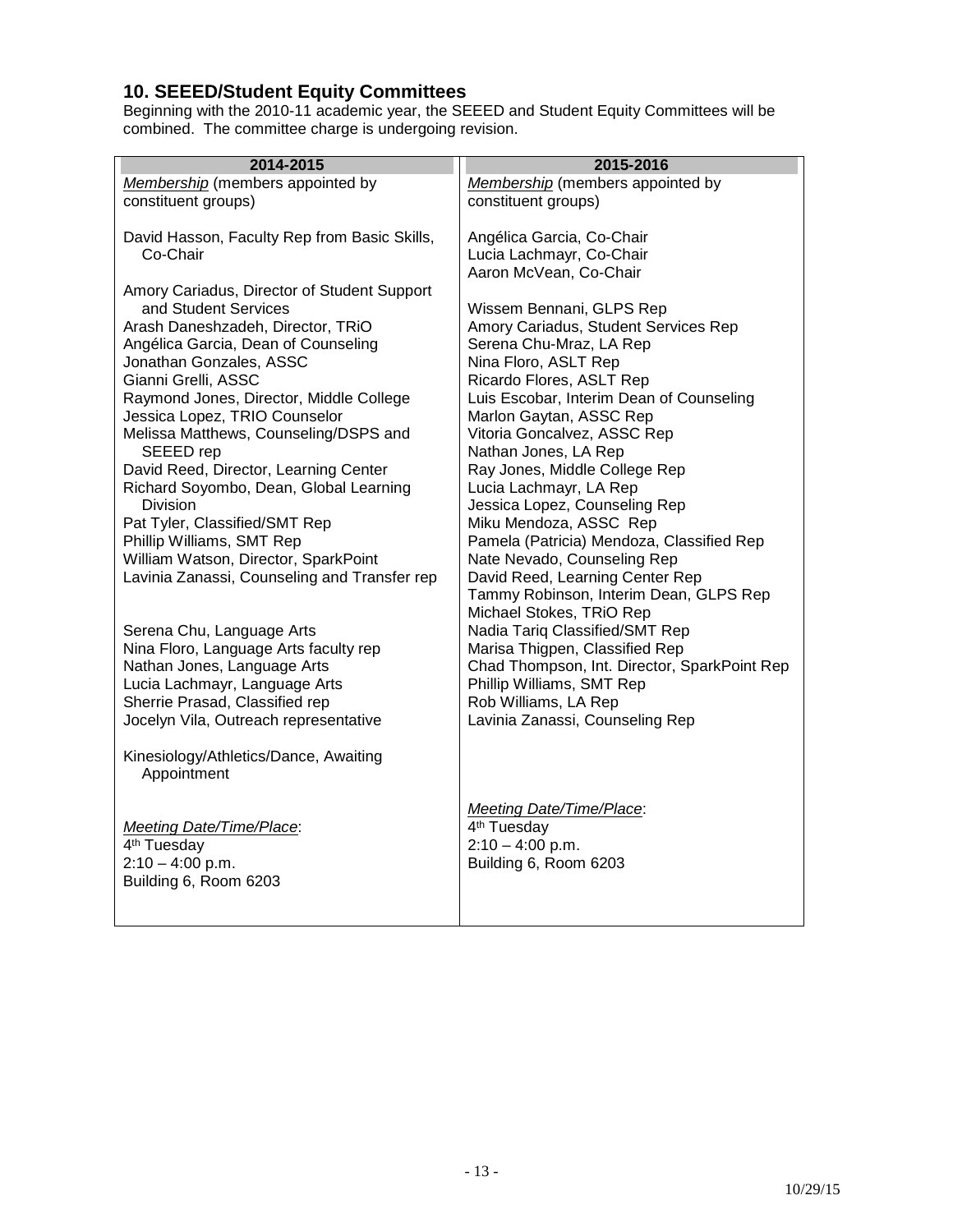#### <span id="page-13-0"></span>**11. Strategic Planning and Allocation of Resources Committee**

The Skyline College Strategic Planning and Allocation of Resources Committee will coordinate, integrate and communicate college-wide planning and budgeting. This committee will make integrated planning and budget recommendations to the College Governance Council.

<span id="page-13-1"></span>

| 2014-2015                                           | 2015-2016                                       |
|-----------------------------------------------------|-------------------------------------------------|
| <b>Membership Members of Strategic Planning and</b> | <b>Membership Members of Strategic Planning</b> |
| Allocation of Resources Committee (SPARC)           | and Allocation of Resources Committee           |
| include the following: the Vice Presidents of the   | (SPARC) include the following: the Vice         |
| College, the Dean of PRIE, one dean from            | Presidents of the College, the Dean of PRIE,    |
| instruction, and one dean from student services,    | one dean from instruction, and one dean from    |
| appointed by the President, the Academic            | student services, appointed by the President,   |
| Senate President, two faculty members from          | the Academic Senate President, two faculty      |
| each college division including student services,   | members from each college division including    |
| appointed by the Academic Senate, three             | student services, appointed by the Academic     |
| classified staff appointed by the Classified        | Senate, three classified staff appointed by the |
| Senate, 2 students appointed by the ASSC.           | Classified Senate, 2 students appointed by the  |
|                                                     | ASSC.                                           |
| Eloisa Briones, VP Administrative Services, Co-     |                                                 |
| Chair (Budget)                                      | Eloisa Briones, VP Administrative Services,     |
| Kate Browne, Academic Senate President, Co-         | Co-Chair (Budget)                               |
| Chair (Budget/Planning)                             | Kate Browne, Academic Senate President, Co-     |
| Aaron McVean, Dean, Planning, Research and          | Chair (Budget/Planning)                         |
| Institutional Effectiveness, Co-Chair (Planning)    | Aaron McVean, Dean, PRIE, Co-Chair              |
|                                                     | (Planning)                                      |
| Wissem Bennani, College ISP Manager                 |                                                 |
| Joi Blake, VP of Student Services                   | Wissem Bennani, GLPS Rep                        |
| Eric Brenner, Academic Support and Learning         | Eric Brenner, ASLT Rep                          |
| Technology                                          | Luis Escobar, Interim Dean of Counseling        |
| Davante Cade, ASSC                                  | Kathleen Feinblum, Language Arts Rep            |
| Carla Campillo, Counseling                          | Kathy Fitzpatrick, Classified Rep               |
| <b>Rick Escalambre, Business</b>                    | Mike Fitzgerald, KAD Rep                        |
| Kathleen Feinblum, Language Arts                    | Nina Floro, ASLT Rep                            |
| Mike Fitzgerald, Kinesiology/Athletics/Dance        | Angélica Garcia, VP of Student Services         |
| Kathy Fitzpatrick, Classified Rep                   | Chris Gibson, Language Arts Rep                 |
| Angélica Garcia, Dean of Counseling                 | Filipp Gleyzer, BEPP Rep                        |
| Chris Gibson, Language Arts                         | Jonthan Gonzalez, ASSC Rep                      |
| Mary Gutierrez, Dean Language Arts                  | Michelle Hawkins, SS/CA Rep                     |
| Michelle Hawkins, Social Sciences/Creative Arts     | Melissa Komadina, Counseling Rep                |
| Barbara Lamson, Classified representative           | Barbara Lamson, Classified Rep                  |
| Evan Leach, Science/Math/Technology                 | Evan Leach, Science/Math/Technology Rep         |
| Dino Nomicos, Kinesiology/Athletics/Dance           | David Martinez, ASSC Rep                        |
| Sarah Perkins, VP of Instruction                    | Dino Nomicos, KAD Rep                           |
| Jesse Raskin, Social Science/Creative Arts          | Sarah Perkins, VP of Instruction                |
| Linda Whitten, Business rep                         | Jesse Raskin, SS/CA Rep                         |
| Karen Wong, Planning, Research and                  | Christine Roumbanis, Dean BEPP                  |
| Institutional Effectiveness (Resource)              | Linda Whitten, Business Rep                     |
|                                                     | Karen Wong, PRIE Rep                            |
|                                                     | Soodi Zamani, Science/Math/Technology Rep       |
| <b>Meeting Date/Time/Place</b>                      |                                                 |
| Second and Last Thursday                            | <b>Meeting Date/Time/Place</b>                  |
| $2:10 - 4:00$ p.m.                                  | Second and Last Thursday                        |
| Building 6, Room 6203                               | $2:10 - 4:00$ p.m.                              |
|                                                     | Building 6, Room 6203                           |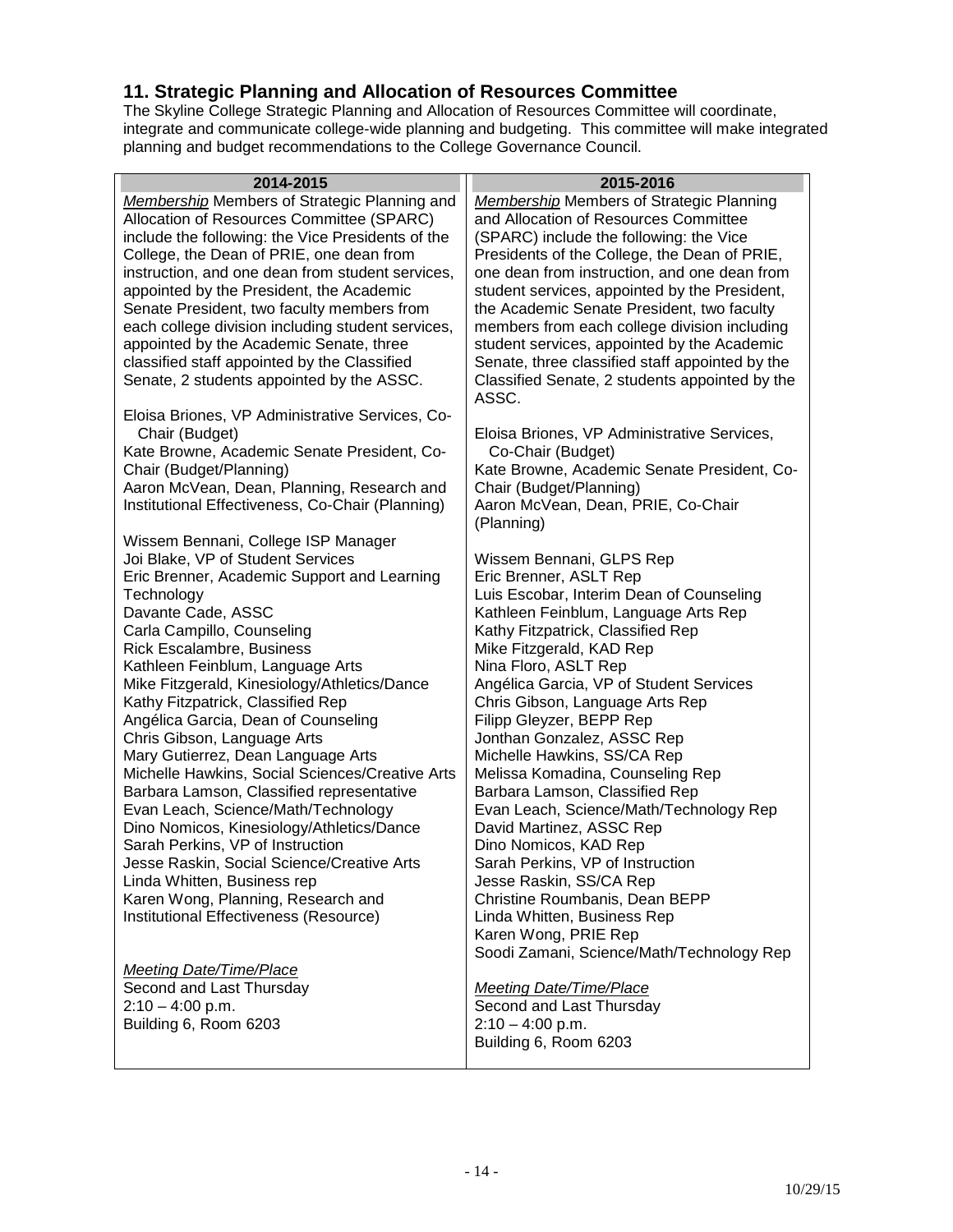#### **11a. Institutional Effectiveness Committee**

Charge– Serving as a standing subcommittee to the Strategic Planning and Allocation of Resources Committee (SPARC), the IEC is charged with fostering a culture of inquiry through regularly reviewing the College mission and goals, analyzing the research that assesses how effectively the College is accomplishing its mission and goals, and broadly communicating the results so that the College has a shared understanding of its strengths and weaknesses so as to set appropriate priorities.

#### **2015-2016**

*Membership* The IEC meets eight times a year and is comprised of the Institutional Effectiveness Coordinator (Chair); the Dean of Planning, Research and Institutional Effectiveness; an Administrator; an Academic Senate member; a Classified Senate member; a minimum of two representatives per academic division and Student Services (with at least one being faculty), and a minimum of one representative from KAD, ASLT and GLPS – all of whom are appointed by the Academic/ Classified Senates; and an Associated Students of Skyline College member. An IE member may represent two areas (e.g., a division and Senate).

Karen Wong, I.E. Chair, PRIE Rep

Steve Aurilio, SS/CA Rep Donna Bestock, SS/CA Michael Bishow, Language Arts Rep Tammy Calderon, BEPP Rep Lorraine DeMello, Counseling Rep Karen Dimalanta, Academic Support Learning Technology Rep Jacquie Escobar, Ed Policy Co-Chair, Counseling Rep Jan Fosberg, KAD Rep Liz Gaudet, Classified Senate Rep Nick Kapp, Ed Policy Co-Chair and Science/Math/Technology Rep Lucia Lachmayr, Language Arts Rep Evan Leach, Science/Math/Technology Rep Aaron McVean, PRIE Rep Cliff Moss, GLPS Rep David Reed, Academic Support Learning Technology Rep Sam Sanchez, SS/CA Rep Sarita Santos, BEPP Rep Nadia Tariq, Classified Senate Rep Michael Wong, ASSC Rep

Meeting Date/Time/Place Fourth Mondays of the month from 2:00 – 4:00 p.m. in Building 6, Room 6203 (except for the few occasions when the calendar necessitates a change)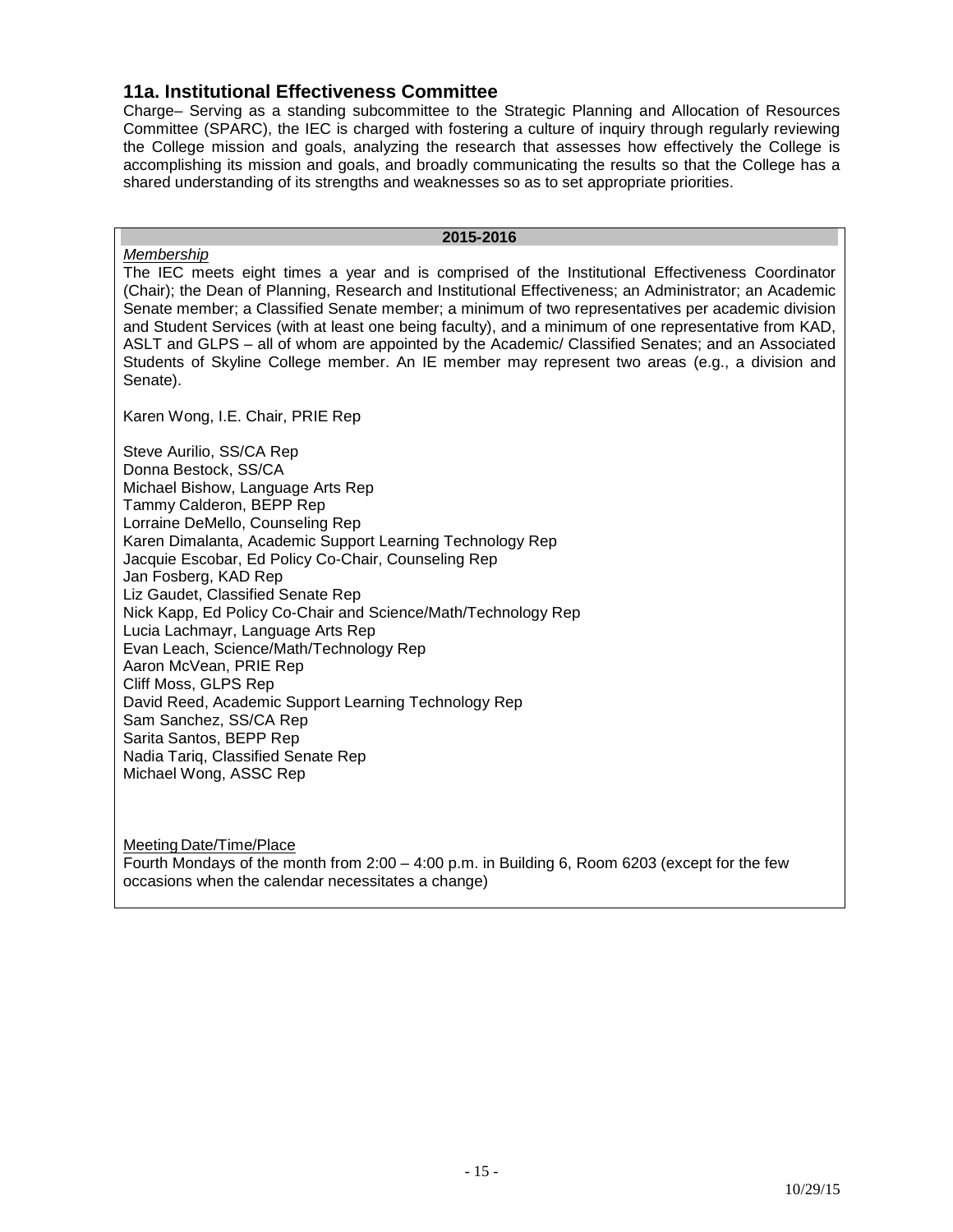#### <span id="page-15-0"></span>**12. Technology Advisory Committee**

Serves as a viable forum through which faculty, staff and administrators discuss, plan and implement ideas and strategies that will best utilize advances in technology to enhance instruction, student support services and administrative services as the College moves into the 21<sup>st</sup> century.

| 2014-2015                                                                           | 2015-2016                                    |
|-------------------------------------------------------------------------------------|----------------------------------------------|
| Membership (interested faculty, staff and                                           | Membership (interested faculty, staff and    |
| administrators)                                                                     | administrators)                              |
| Bridget Fischer, Chair, Social Science/Creative                                     | Bridget Fischer, Chair, SS/CA Rep            |
| Arts faculty rep                                                                    | Shari Bookstaff, SMT Rep                     |
| Tom Broxholm, BEPP rep                                                              | Paul Bridenbaugh, SS/CA Rep                  |
| Shari Bookstaff, Science/Math/Technology                                            | Tom Broxholm, BEPP Rep                       |
| Paul Bridenbaugh, Social Sciences/Creative                                          | Kevin Chak, Bookstore Rep                    |
| Arts                                                                                | Ricardo Flores, ASLT Rep                     |
| Kevin Chak, Bookstore                                                               | Vitoria Goncalvez, ASSC Rep                  |
| Ray Hernandez, Dean of Science/Math/                                                | Ray Hernandez, Dean of SMT                   |
| Technology                                                                          | Allison Hughes, ASLT Rep                     |
| Judith Lariviere, Counseling, Student Services                                      | Judith Lariviere, Counseling Rep             |
| Cindy Moss, Science/Math/Technology rep                                             | Poh Kim Lim, ASLT Rep                        |
| Garry Nicol, Language Arts faculty rep                                              | Cindy Moss, Science/Math/Technology Rep      |
| Guillermo Ortiz, BEPP Rep                                                           | Garry Nicol, Language Arts Rep               |
| Jonathan Paver, Dean of Academic Support                                            | Guillermo Ortiz, BEPP Rep                    |
| and Learning Technology                                                             | Jonathan Paver, Dean of ASLT                 |
| Chris Weidman, Classified rep                                                       | Melissa Thigpen, ASLT Rep and Classified Rep |
| Rich Golz, District rep<br>Hellen Zhang, Business Rep<br>ASSC, Awaiting Appointment | Justin Tom, ASSC Rep                         |
| <b>Meeting Date/Time/Place:</b>                                                     | Meeting Date/Time/Place:                     |
| $1st$ Tuesday at 2:30 p.m.                                                          | 1 <sup>st</sup> Tuesday at 2:30 p.m.         |
| Location: Building 1, 3rd Floor, CTTL Room                                          | Location: Building 1, 3rd Floor, CTTL Room   |
| 1311                                                                                | 1311                                         |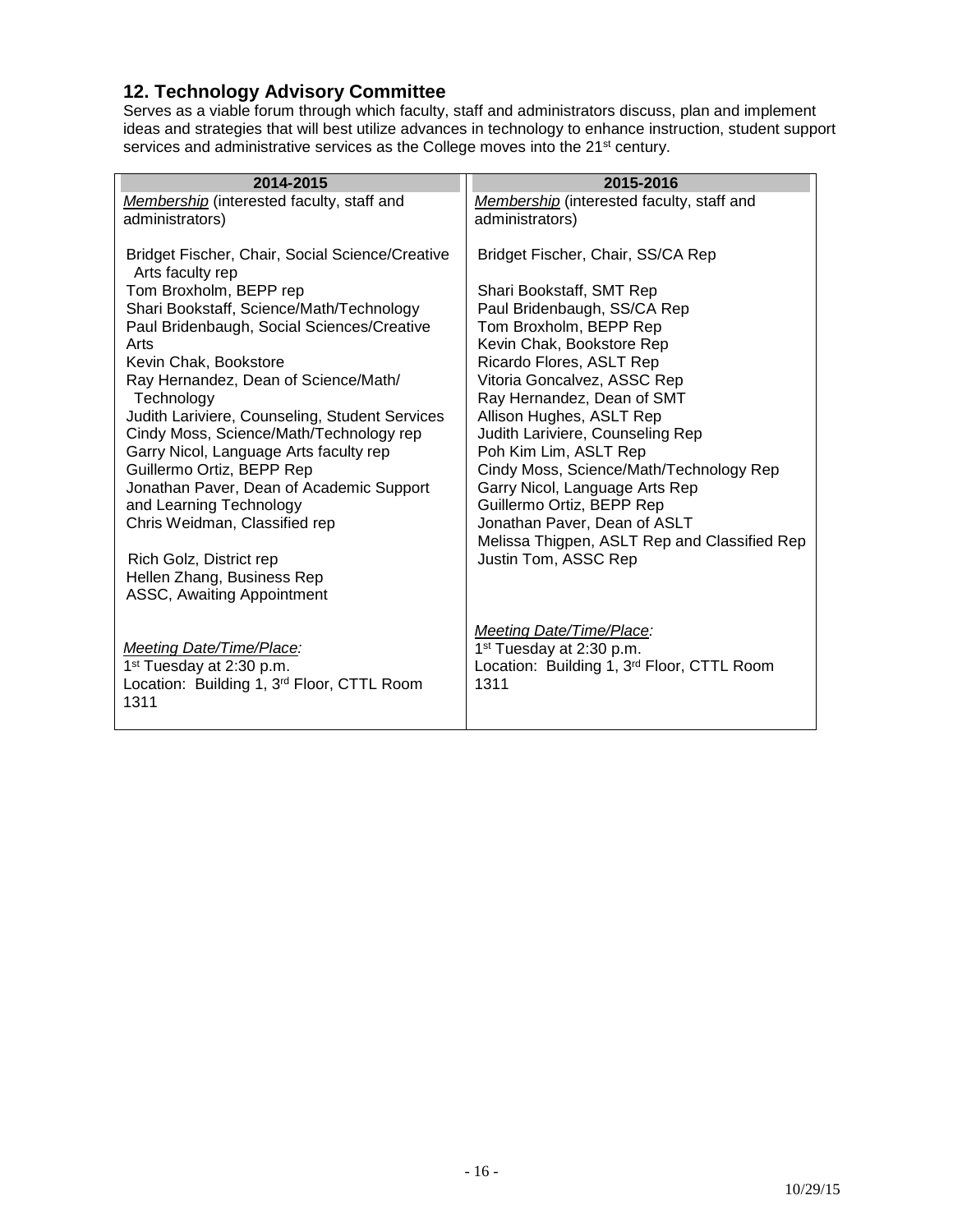# **TASK FORCES**

#### <span id="page-16-0"></span>**1. Art on Campus Committee**

The Art on Campus Committee is charged with developing and reviewing proposals for acquisition of art works for both indoor and outdoor display at Skyline College that are appropriate to the mission of the college, broadly interpreted, and express the college's commitment to access and respect for all, regardless of "level of preparation, socio-economic status, cultural, religious, or ethnic background, or disability." The committee will make recommendations to the College President. The committee shall consist of at least one representative each from administration, faculty, staff, and students. Members shall include representatives from the art department, the budget office and facilities. Members shall serve in staggered three-year terms (except student representatives) and may be reappointed.

| 2014-2015                                 | 2015-2016                                 |
|-------------------------------------------|-------------------------------------------|
| Membership (representatives from          | Membership (representatives from          |
| management, faculty, staff, and students) | management, faculty, staff, and students) |
| Andrea Vizenor, Co-Chair, Administration  | Andrea Vizenor, Co-Chair, Administration  |
| Paul Bridenbaugh, Co-Chair, Faculty       | Paul Bridenbaugh, Co-Chair, Faculty       |
| Ramzy Azar, ASSC Rep                      |                                           |
| <b>Bridget Fischer, Faculty</b>           | Caroline Barros, ASSC Rep                 |
| Kathy Fitzpatrick, Classified             | <b>Bridget Fischer, Faculty</b>           |
| Judy Lariviere, faculty                   | Kathy Fitzpatrick, Classified             |
| Sue Lorenzo, Registrar                    | Judy Lariviere, faculty                   |
| Ellen Lowenstein, Faculty                 | Sue Lorenzo, Registrar                    |
| Justin Piergrossi, Faculty                | Ellen Lowenstein, Faculty                 |
| <b>Tiffany Schmierer, Faculty</b>         | Justin Piergrossi, Faculty                |
| Arthur Takayama, Faculty                  | <b>Tiffany Schmierer, Faculty</b>         |
|                                           | Arthur Takayama, Faculty                  |
| Meeting Date/Time/Location                |                                           |
| To be Determined                          | Meeting Date/Time/Location                |
|                                           | To be Determined                          |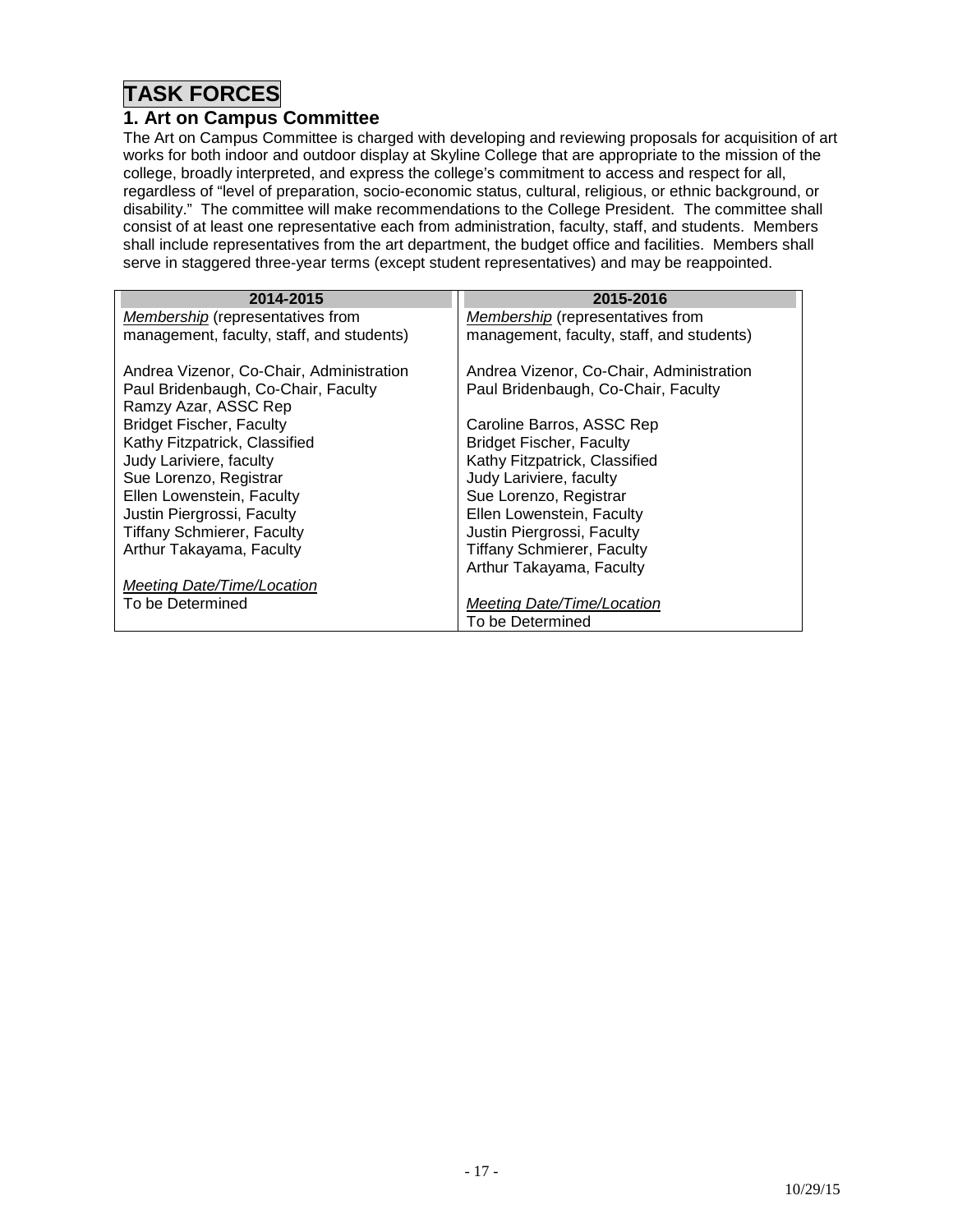# <span id="page-17-0"></span>**2. Faculty and Staff Giving Advisory Committee**

The Faculty and Staff Giving Advisory Committee is to partner with the San Mateo County Community College Foundation more closely to acknowledge, celebrate, and thereby further cultivate the culture of giving that is present at Skyline College. This also serves to attract the generosity of the external community.

| 2014-2015                               | 2015-2016                                           |
|-----------------------------------------|-----------------------------------------------------|
| <b>Membership</b> (representatives from | <b>Membership</b> (representatives from management, |
| management, faculty and students)       | faculty and students)                               |
| Cherie Colin, Chair                     |                                                     |
| ljaz Ahmed                              | Cherie Colin, Chair                                 |
| Zack Bruno                              |                                                     |
| <b>Amory Cariadus</b>                   | ljaz Ahmed                                          |
| Luciana Castro                          | Zack Bruno                                          |
| <b>Kathy Fitzpatrick</b>                | <b>Amory Cariadus</b>                               |
| <b>Rick Hough</b>                       | Luciana Castro                                      |
| Jessica Lopez                           | Kathy Fitzpatrick                                   |
| <b>Melissa Matthews Gonzalez</b>        | Zaid Ghori                                          |
| Aaron McVean                            | Rick Hough                                          |
| Alina Verona                            | Jessica Lopez, Counseling Rep                       |
| Linda Whitten                           | Melissa Matthews Counseling Rep                     |
| Lavinia Zanassi                         | Aaron McVean                                        |
| Stephani Scott, ex-officio              | Alina Verona                                        |
| Regina Stanback Stroud, ex-officio      | Linda Whitten                                       |
|                                         | Lavinia Zanassi, Counseling Rep                     |
| <b>Meeting Date/Time/Location</b>       |                                                     |
| To be Determined                        | Stephani Scott, ex-officio                          |
|                                         | Regina Stanback Stroud, ex-officio                  |
|                                         |                                                     |
|                                         | <b>Meeting Date/Time/Location</b>                   |
|                                         | To be Determined                                    |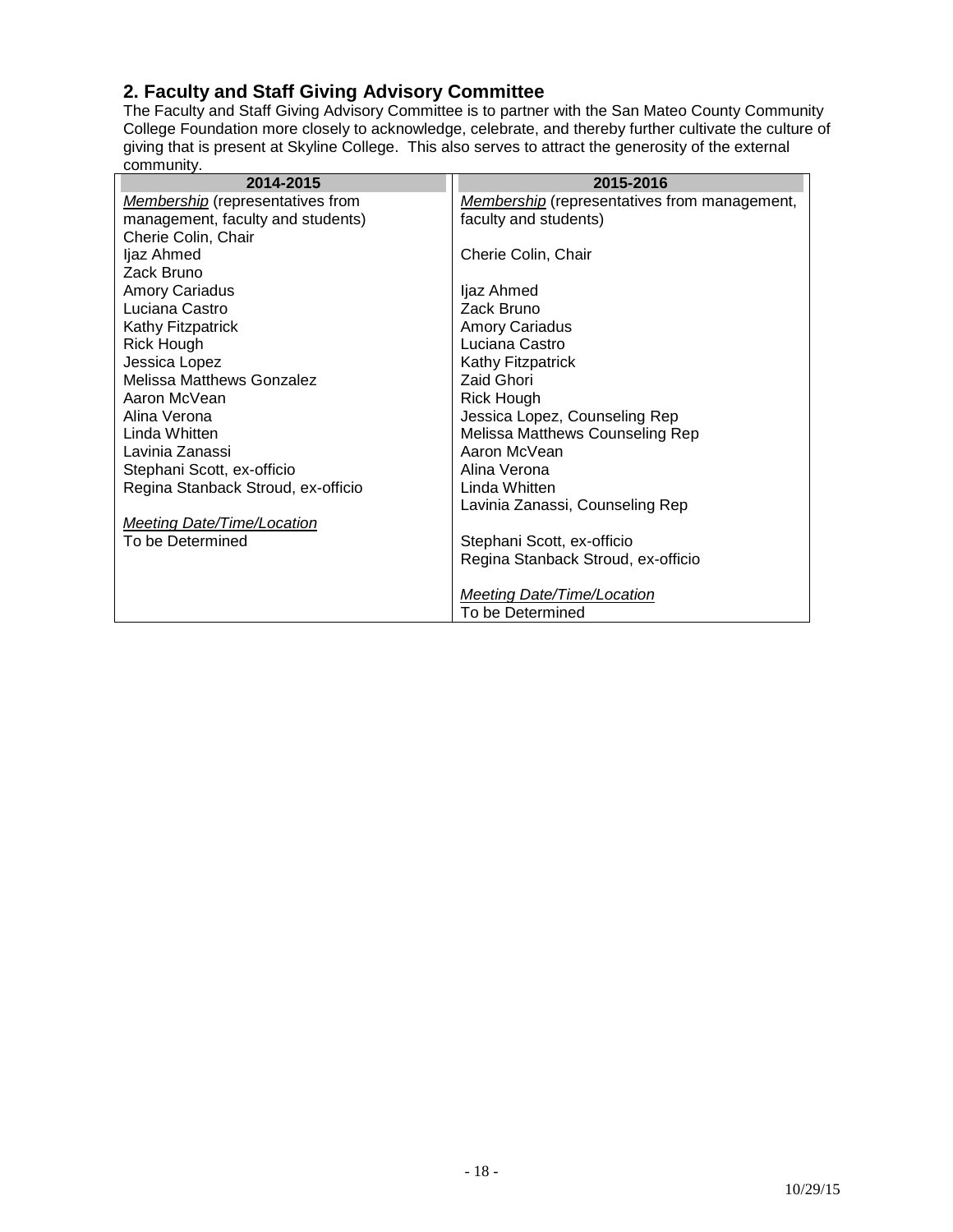# **OPERATIONAL WORK GROUPS**

### <span id="page-18-0"></span>**1. Campus Auxiliary Services Advisory Committee**

Identifies concerns and makes recommendations regarding the cafeteria, bookstore, vending, and some facilities to the President or the Chancellor's Office. This is a college committee that interfaces with the District Auxiliary Services Advisory Committee (DASAC).

| 2014-2015                                                           | 2015-2016                                                              |
|---------------------------------------------------------------------|------------------------------------------------------------------------|
| Membership (representatives from bookstore,                         | Membership (representatives from bookstore,                            |
| cafeteria, Student Activities Office, Business                      | cafeteria, Student Activities Office, Business                         |
| Services office, Student Services)                                  | Services office, Student Services)                                     |
| Eloisa Briones, VP Administrative Services                          | Eloisa Briones, VP Administrative Services                             |
| Amory Cariadus, Director of Student Support<br>and Student Services | Amory Cariadus, Director of Student Life and<br>Leadership Development |
| Ramzy Azar, ASSC                                                    | Kevin Chak, Bookstore                                                  |
| Kevin Chak, Bookstore                                               | Rick McMahon, Pacific Dining representative                            |
| Jude Darwin, ASSC<br>Rick McMahon, Pacific Dining representative    |                                                                        |
| Brayan Palma, ASSC                                                  |                                                                        |
|                                                                     | Meeting Date/Time/Location<br>Meetings held as needed                  |
|                                                                     |                                                                        |
| Meeting Date/Time/Location<br>Meetings held as needed               |                                                                        |
|                                                                     |                                                                        |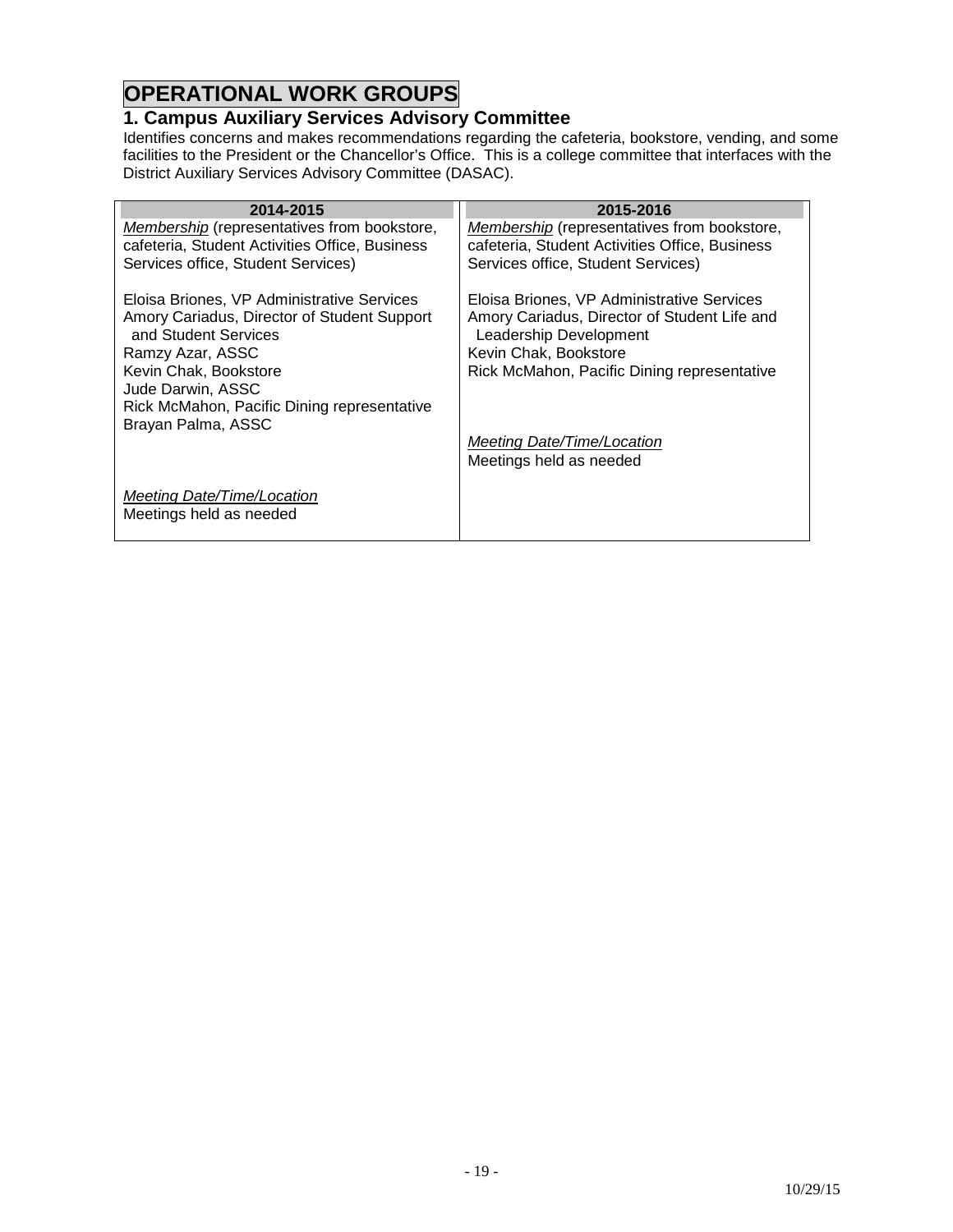## <span id="page-19-0"></span>**2. College Success Initiative (CSI) Coordinating Committee**

The role of this committee is to provide a venue to facilitate communication and currency among everyone involved in implementation of the Basic Skills Plan and between the instructional and student services components of the college. The group will seek to ensure that Skyline's Plan is integrated throughout the college. It will be responsible for overseeing the project as a whole and ensuring that the various efforts are well connected to each other, and well embedded in the college's structure. The committee will also identify any gaps that should be addressed. The committee will develop and maintain a calendar of activities to facilitate communication and coordination across the college.

| 2014-2015                                                                                                                                                                                                                                                                                                                                                                                                                                                                                                                                                                       | 2015-2016                                                                                                                                                                                                                                                                                                                                                                                                                                                                                                                                                                       |
|---------------------------------------------------------------------------------------------------------------------------------------------------------------------------------------------------------------------------------------------------------------------------------------------------------------------------------------------------------------------------------------------------------------------------------------------------------------------------------------------------------------------------------------------------------------------------------|---------------------------------------------------------------------------------------------------------------------------------------------------------------------------------------------------------------------------------------------------------------------------------------------------------------------------------------------------------------------------------------------------------------------------------------------------------------------------------------------------------------------------------------------------------------------------------|
| Membership: The committee will be a broadly<br>constituted group representing all of the key<br>components of the project, and co-chaired by<br>the College Success Coordinator and a Vice<br>President. If the Coordinator is a classroom<br>instructor, the Co-Chair would be the Vice<br>President of Student Services. If the<br>Coordinator is a counselor or librarian, the Co-<br>Chair would be the Vice President of<br>Instruction. The members would include:<br>Chris Gibson, College Success Co-                                                                   | Membership: The committee will be a broadly<br>constituted group representing all of the key<br>components of the project, and co-chaired by<br>the College Success Coordinator and a Vice<br>President. If the Coordinator is a classroom<br>instructor, the Co-Chair would be the Vice<br>President of Student Services. If the<br>Coordinator is a counselor or librarian, the Co-<br>Chair would be the Vice President of<br>Instruction. The members would include:<br>Jonathan Paver, Dean of Academic Support                                                            |
| Coordinator, Co-Chair                                                                                                                                                                                                                                                                                                                                                                                                                                                                                                                                                           | and Learning Technologies, Co-Chair<br>Vacant, Co-Chair                                                                                                                                                                                                                                                                                                                                                                                                                                                                                                                         |
| Jonathan Paver, Dean of Academic Support                                                                                                                                                                                                                                                                                                                                                                                                                                                                                                                                        |                                                                                                                                                                                                                                                                                                                                                                                                                                                                                                                                                                                 |
| and Learning Technologies, Co-Chair<br>Jessica Belluomini, Student Rep<br>Carla Campillo, Counseling<br>Jeremy Evangelista, Student Rep<br>Chris Gibson, Language Arts<br>Mary Gutierrez, Dean, Language Arts/<br><b>Learning Resources</b><br>David Hasson, Contextualized Curriculum<br>Ray Hernandez, Dean, Science/Math/<br>Technology<br>Melissa Komadina, On Course Coordinator<br>David Reed, Director, Learning Center<br>Chris Rico, Language Arts<br>Paula Silva, Language Arts<br>Miranda Wang, Science/Math/Technology<br>Phillip Williams, Science/Math/Technology | James Bowsher, Language Arts Rep<br>Melanie Espinueva, Counseling Rep<br>Jon Freedman, SMT Rep<br>Chris Gibson, Language Arts Rep<br>Kent Gomez, Counseling Rep<br>Mary Gutierrez, Dean, LA/LR<br>David Hasson, Science/Math/Technology Rep<br>Ray Hernandez, Dean, SMT<br>Suzanne Poma, Counseling Rep<br>David Reed, ASLT Rep<br>Leigh Anne Shaw, Language Arts Rep<br>Paula Silva, Language Arts Rep<br>Melissa Thigpen, ASLT Rep<br>Mike Urquidez, ASLT, Classified Senate Rep<br>Van Vo, Science/Math/Technology Rep<br>Miranda Wang, SMT Rep<br>Phillip Williams, SMT Rep |
| Joi Blake, VP of Student Services, ex-officio<br>Sarah Perkins, VP of Instruction, ex-officio                                                                                                                                                                                                                                                                                                                                                                                                                                                                                   | Angélica Garcia, VP of Student Services, ex-<br>officio                                                                                                                                                                                                                                                                                                                                                                                                                                                                                                                         |
| <b>Meeting Date/Time/Location</b><br>3rd Thursday of the month<br>2:00-4:00 p.m.<br>Building 4, 3 <sup>rd</sup> Floor, Room 4301                                                                                                                                                                                                                                                                                                                                                                                                                                                | Sarah Perkins, VP of Instruction, ex-officio<br><b>Meeting Date/Time/Location</b><br>1 <sup>st</sup> Monday of the month<br>2:10-4:00 p.m.<br>Building 4, 3rd Floor, Room 4301                                                                                                                                                                                                                                                                                                                                                                                                  |
|                                                                                                                                                                                                                                                                                                                                                                                                                                                                                                                                                                                 |                                                                                                                                                                                                                                                                                                                                                                                                                                                                                                                                                                                 |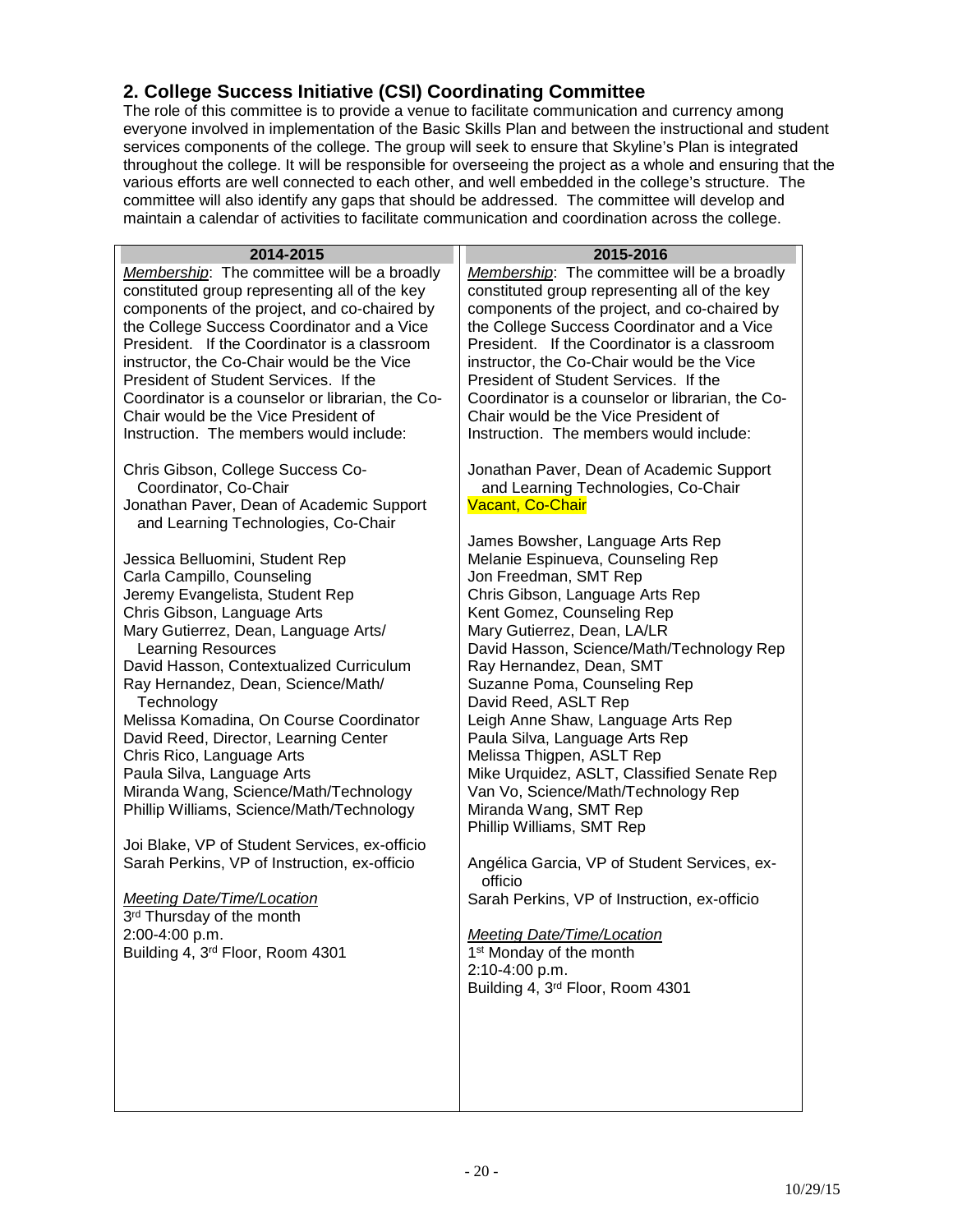#### <span id="page-20-0"></span>**3. Commencement Committee**

This committee plans, coordinates and implements all activities for Commencement. The committee meets regularly during the spring semester until the day of graduation. Meetings focus on all logistical aspects of the graduation and the commencement ceremony.

| 2014-2015                                         | 2015-2016                                         |
|---------------------------------------------------|---------------------------------------------------|
| <b>Membership (Representatives from Buildings</b> | <b>Membership</b> (Representatives from Buildings |
| and Grounds, Campus Bookstore, Multi-Media,       | and Grounds, Campus Bookstore, Multi-Media,       |
| <b>Student Services)</b>                          | <b>Student Services)</b>                          |
|                                                   |                                                   |
| Amory Cariadus, Co-Chair                          | Will Minnich, Co-Chair                            |
| John Mosby, Co-Chair                              | Amory Cariadus, Co-Chair                          |
| Davante Cade                                      |                                                   |
| <b>Sheldon Carroll</b>                            | <b>Kevin Chak</b>                                 |
| Kevin Chak                                        | Cherie Colin                                      |
| Cherie Colin                                      | John Doctor                                       |
| Rob Dean                                          | Sue Lorenzo                                       |
| John Doctor                                       | Golda Margate                                     |
| Golda Margate                                     | Joe Morello                                       |
| Sue Lorenzo                                       | <b>Sherrie Prasad</b>                             |
| Joe Morello                                       | Allyson Roa, ASSC Rep                             |
| John Mosby                                        | <b>Theresa Tentes</b>                             |
| <b>Sherrie Prasad</b>                             |                                                   |
| <b>Theresa Tentes</b>                             | <b>Vacant, Chief Public Safety</b>                |
|                                                   |                                                   |
| Other members of the campus community are         | Other members of the campus community are         |
| invited to meetings that cover specific planning  | invited to meetings that cover specific planning  |
| areas as it relates to their department, program  | areas as it relates to their department, program  |
| or division.                                      | or division.                                      |
| <b>Meeting Date/Time/Location</b>                 | <b>Meeting Date/Time/Location</b>                 |
| Meetings held as needed                           | Meetings held as needed                           |
|                                                   |                                                   |

## <span id="page-20-1"></span>**4. Deans and Vice President's**

# **2015-2016** *Membership* (Vice Presidents and Deans) Sarah Perkins, VP of Instruction Donna Bestock, Dean, Social Science/ Creative Arts Eloisa Briones, VP of Administrative Services Luis Escobar, Interim Dean, Counseling Angélica Garcia, VP of Student Services Mary Gutierrez, Dean, Language Arts/ Learning Resources Ray Hernandez, Dean, Science/Math/ Technology Aaron McVean, Dean of PRIE Will Minnich, Dean of Enrollment Services Joe Morello, Dean, Kinesiology/Athletics/Dance Jonathan Paver, Dean, Academic Support and Learning Technology Tammy Robinson, Interim Dean, Global Learning Programs and Services Christine Roumbanis, Dean, BEPP *Meeting Date/Time/Location* 2<sup>nd</sup> Thursday of each month 9:00-11:00 a.m.

Building 4, Room 4343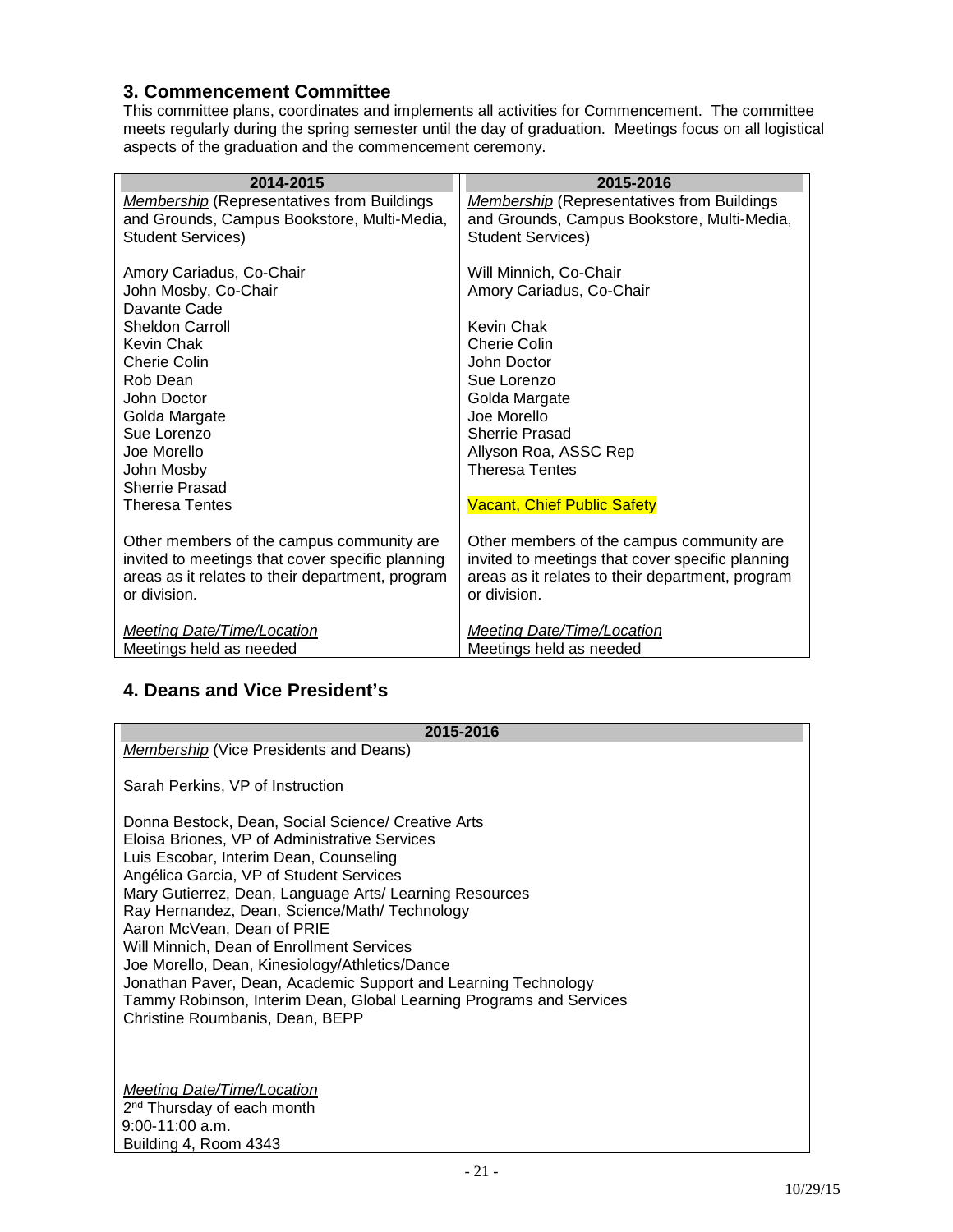# <span id="page-21-0"></span>**5. Emergency Response Plan Committee**

The Emergency Response Committee develops strategies for disaster preparedness and recovery for the campus. The committee is charged with maintaining the campus Emergency Response Plan, updating contact information and the evacuation plan, providing training for the campus on emergency procedures.

| 2014-2015                                      | 2015-2016                                      |
|------------------------------------------------|------------------------------------------------|
| <i>Membership</i> (Representatives from Public | <i>Membership</i> (Representatives from Public |
| Safety, Health Office and Administration)      | Safety, Health Office and Administration)      |
|                                                |                                                |
| Rob Dean, Co-Chair                             | Vacant, Chief of Public Safety, Co-Chair       |
| Eloisa Briones, Co-Chair                       | Eloisa Briones, Co-Chair                       |
| Steve Aurilio                                  |                                                |
| John Doctor                                    | ljaz Ahmed                                     |
| Donna Elliott                                  | Steve Aurilio                                  |
| Golda Margate                                  | John Doctor                                    |
| Joe Morello                                    | Donna Elliott                                  |
| ljaz Ahmed                                     | Golda Margate                                  |
| Regina Stanback Stroud                         | Joe Morello                                    |
| <b>Theresa Tentes</b>                          | Regina Stanback Stroud                         |
|                                                | <b>Theresa Tentes</b>                          |
|                                                |                                                |
| Meeting Date/Time/Location                     |                                                |
| 4 <sup>th</sup> Friday of each month           | Meeting Date/Time/Location                     |
| $2:00 - 3:00$ p.m.                             | 4 <sup>th</sup> Friday of each month           |
| Location ?                                     | $2:00 - 3:00$ p.m.                             |
|                                                | Location ?                                     |

#### <span id="page-21-1"></span>**6. Event Support Working Group**

Charge: under revision

| 2014-2015                                      | 2015-2016                                       |
|------------------------------------------------|-------------------------------------------------|
| <b>Membership</b> (Representatives from        | <b>Membership</b> (Representatives from         |
| Administration, Operations, Facilities, Public | Administration, Operations, Facilities, Public  |
| Safety, Media Services and division offices    | Safety, Media Services and division offices who |
| who assist in event planning.)                 | assist in event planning.)                      |
|                                                |                                                 |
| Eloisa Briones, Chair                          | Eloisa Briones, Chair                           |
| Nancy Argarin                                  |                                                 |
| Linda Bertellotti                              | Nancy Argarin                                   |
| Kamla Bucceri                                  | Grace Beltran                                   |
| <b>Amory Cariadus</b>                          | Linda Bertellotti                               |
| Kevin Chak                                     | Kamla Bucceri                                   |
| Cherie Colin                                   | <b>Amory Cariadus</b>                           |
| Rob Dean                                       | Kevin Chak                                      |
| Kathy Fitzpatrick                              | Cherie Colin                                    |
| Golda Margate                                  | Kathy Fitzpatrick                               |
| Sherrie Prasad                                 | Golda Margate                                   |
| Nadia Tariq                                    | <b>Sherrie Prasad</b>                           |
| <b>Theresa Tentes</b>                          | Nadia Tariq                                     |
| Annie Trinh                                    | <b>Theresa Tentes</b>                           |
|                                                | Annie Trinh                                     |
| <b>Meeting Date/Time/Location</b>              | Alessandra Zanassi                              |
| Meetings held as needed                        |                                                 |
|                                                | <b>Vacant, Chief of Public Safety</b>           |
|                                                |                                                 |
|                                                | <b>Meeting Date/Time/Location</b>               |
|                                                | Meetings held as needed                         |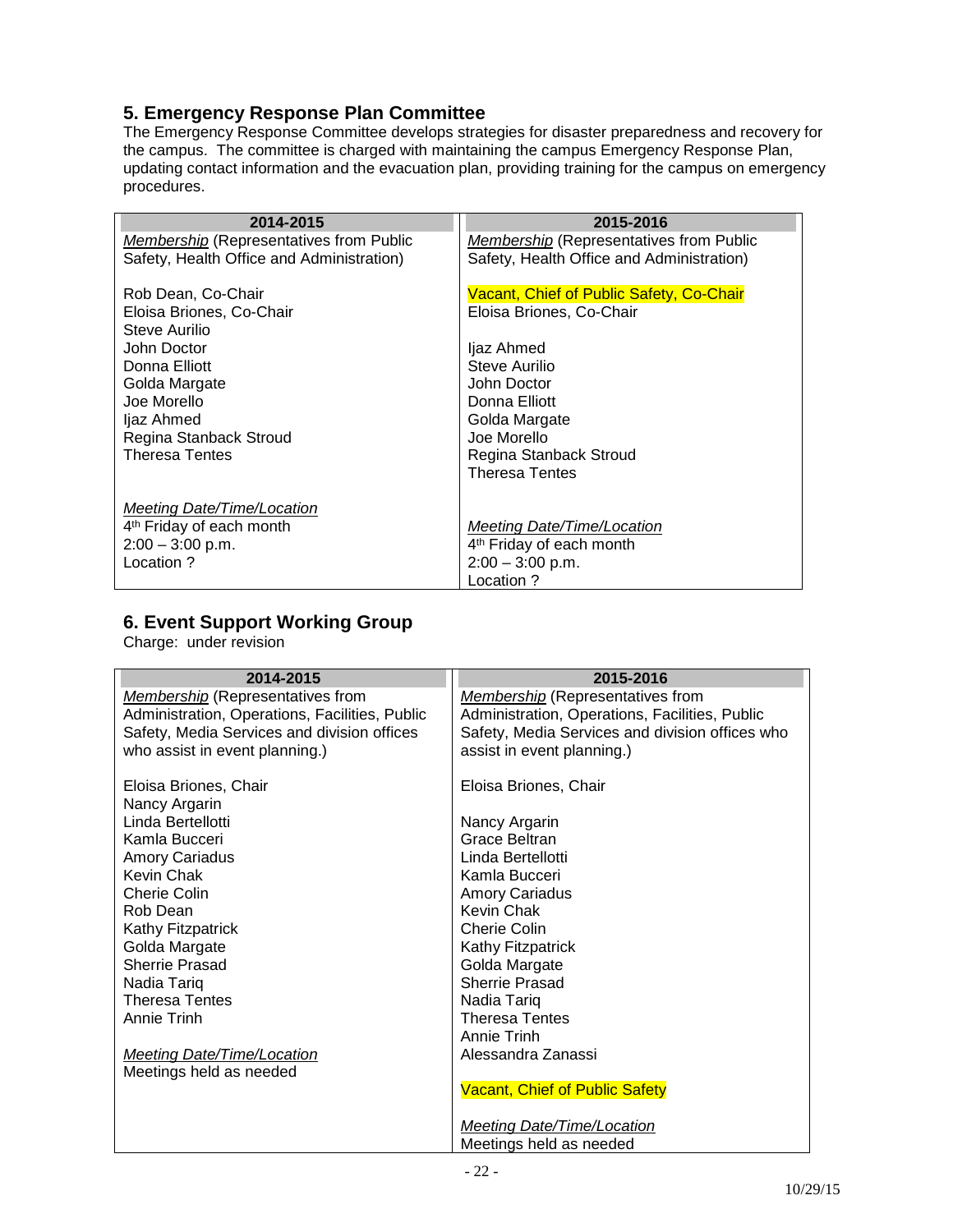#### <span id="page-22-0"></span>**7. Institutional Review Board**

Institutional Review Board (IRB) is charged with reviewing non-exempt research and making recommendations on the ethical and safety status of the proposed research. The IRB serves to ensure that research conducted on human subjects, including both biological and social science inquiries, be ethical and not infringe upon the rights or jeopardize the welfare of the subjects. An IRB is solely about the protection of human subjects in research. The results of the consideration will be forwarded to the President via the Dean of Planning, Research and Institutional Effectiveness.

| 2014-2015                             | 2015-2016                             |
|---------------------------------------|---------------------------------------|
| Aaron McVean, Co-Chair, Dean of PRIE  | Aaron McVean, Co-Chair, Dean of PRIE  |
| Rajesh Lathigara, Director, Workforce | Rajesh Lathigara, Director, Workforce |
| Development                           | Development                           |

# <span id="page-22-1"></span>**8. Instructional Leadership and Operations Team**

<span id="page-22-2"></span>

| 2015-2016                                                                                                                                                                                                                                                                                                                                                                                                                                                                                                                                                                                                                                                                                                                                                                                                                                                            |
|----------------------------------------------------------------------------------------------------------------------------------------------------------------------------------------------------------------------------------------------------------------------------------------------------------------------------------------------------------------------------------------------------------------------------------------------------------------------------------------------------------------------------------------------------------------------------------------------------------------------------------------------------------------------------------------------------------------------------------------------------------------------------------------------------------------------------------------------------------------------|
| <b>Membership</b> (Vice President of Instruction, Instructional division deans, directors and managers)                                                                                                                                                                                                                                                                                                                                                                                                                                                                                                                                                                                                                                                                                                                                                              |
| Sarah Perkins, VP of Instruction                                                                                                                                                                                                                                                                                                                                                                                                                                                                                                                                                                                                                                                                                                                                                                                                                                     |
| Ijaz Ahmed, Director of Respiratory Therapy/Allied Health<br>Wissem Bennani, Director International Student Program<br>Donna Bestock, Dean, Social Science/ Creative Arts<br>Zaid Ghori, Director of Study Abroad<br>Mary Gutierrez, Dean, Language Arts/Learning Resources<br>Ray Hernandez, Dean, Science/Math/ Technology<br>Raj Lathigara, Director of CWD<br>Joe Morello, Dean, Kinesiology/Athletics/Dance<br>Jonathan Paver, Dean, Academic Support and Learning Technology<br>David Reed, Manager of the Learning Center<br>Yvonne Reid, Director, CITD<br>Tammy Robinson, Global Learning Programs and Services<br>Christine Roumbanis, Dean, BEPP<br>Pcyeta Stroud, Project Director of BAEC<br>Alina Varona, CAA Faculty Coordinator, Workforce Development<br>Andrea Vizenor, Director of Retail, Hospitality and Tourism Program, Workforce Development |
| <b>Vacant - Director of Learning Commons</b>                                                                                                                                                                                                                                                                                                                                                                                                                                                                                                                                                                                                                                                                                                                                                                                                                         |
| <b>Meeting Date/Time/Location</b><br>4 <sup>th</sup> Thursday of each month                                                                                                                                                                                                                                                                                                                                                                                                                                                                                                                                                                                                                                                                                                                                                                                          |
| $9:00-11:00$ a.m.                                                                                                                                                                                                                                                                                                                                                                                                                                                                                                                                                                                                                                                                                                                                                                                                                                                    |
| Building 4, Room 4343                                                                                                                                                                                                                                                                                                                                                                                                                                                                                                                                                                                                                                                                                                                                                                                                                                                |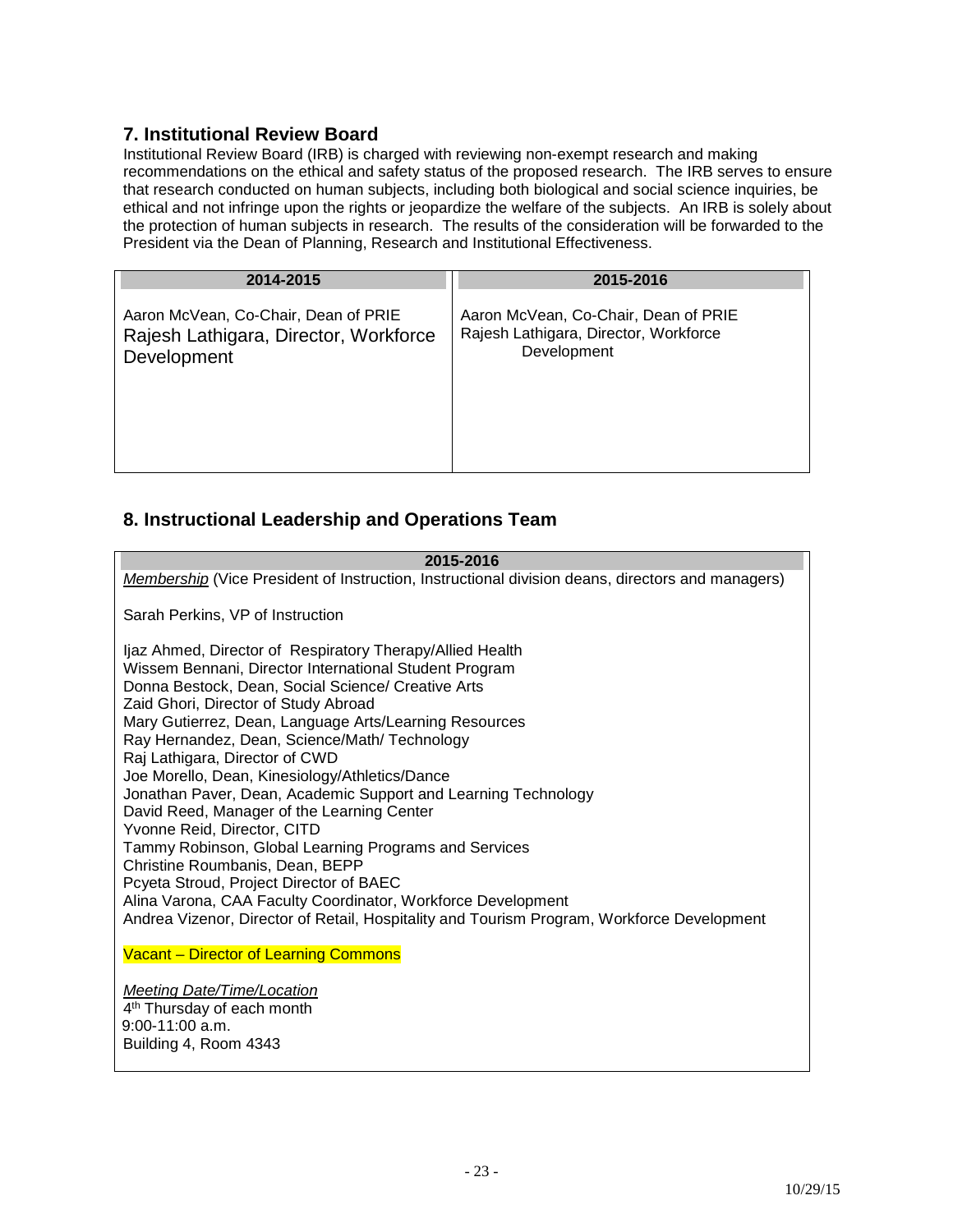#### **9. Management Council**

The Management Council is an appointed advisory to the College President and primarily meets to facilitate communication among Managers regarding College operations.

| 2014-2015                                     | 2015-2016                                     |
|-----------------------------------------------|-----------------------------------------------|
| Membership (President, Vice Presidents,       | Membership (President, Vice Presidents,       |
| Deans, Academic Supervisors, Directors, and   | Deans, Directors, and Classified Supervisors) |
| <b>Classified Supervisors)</b>                |                                               |
|                                               | Regina Stanback Stroud, Chair                 |
| Regina Stanback Stroud, Chair                 |                                               |
| ljaz Ahmed                                    | Donna Bestock                                 |
| Wissem Bennani                                | <b>Eloisa Briones</b>                         |
| Donna Bestock                                 | Kevin Chak                                    |
| Joi Blake                                     | <b>Cherie Colin</b>                           |
| Eloisa Briones                                | John Doctor                                   |
| <b>Amory Cariadus</b>                         | Luis Escobar                                  |
| Kevin Chak                                    | Angélica Garcia                               |
| <b>Cherie Colin</b>                           | Mary Gutierrez                                |
| Arash Daneshzadeh                             | Ray Hernandez                                 |
| <b>Robert Dean</b>                            | Sue Lorenzo                                   |
| John Doctor                                   | Aaron McVean                                  |
| Angélica Garcia                               | Will Minnich                                  |
| Mary Gutierrez                                | Joe Morello                                   |
| Ray Hernandez                                 | Regina Morrison                               |
| Tom Hewitt                                    | Jonathan Paver                                |
| Ray Jones                                     | <b>Sarah Perkins</b>                          |
| Rajesh Lathigara                              | Tammy Robinson                                |
| Sue Lorenzo                                   | <b>Christine Roumbanis</b>                    |
| Aaron McVean                                  |                                               |
| Joe Morello                                   | <b>Vacant, Chief of Public Safety</b>         |
| Regina Morrison                               |                                               |
| John Mosby                                    |                                               |
| Jonathan Paver                                | Meeting Date/Time/Location                    |
| <b>Sarah Perkins</b>                          | 2 <sup>nd</sup> Tuesday                       |
| David Reed                                    | $2:00 - 3:30$ p.m.                            |
| <b>Christine Roumbanis</b>                    | Building 4, Room 4343                         |
| Richard Soyombo                               |                                               |
| Andrea Vizenor                                |                                               |
| William Watson                                |                                               |
|                                               |                                               |
| <b>Meeting Date/Time/Location</b>             |                                               |
| 2 <sup>nd</sup> Tuesday<br>$2:00 - 3:30$ p.m. |                                               |
|                                               |                                               |
| Building 4, Room 4343                         |                                               |
|                                               |                                               |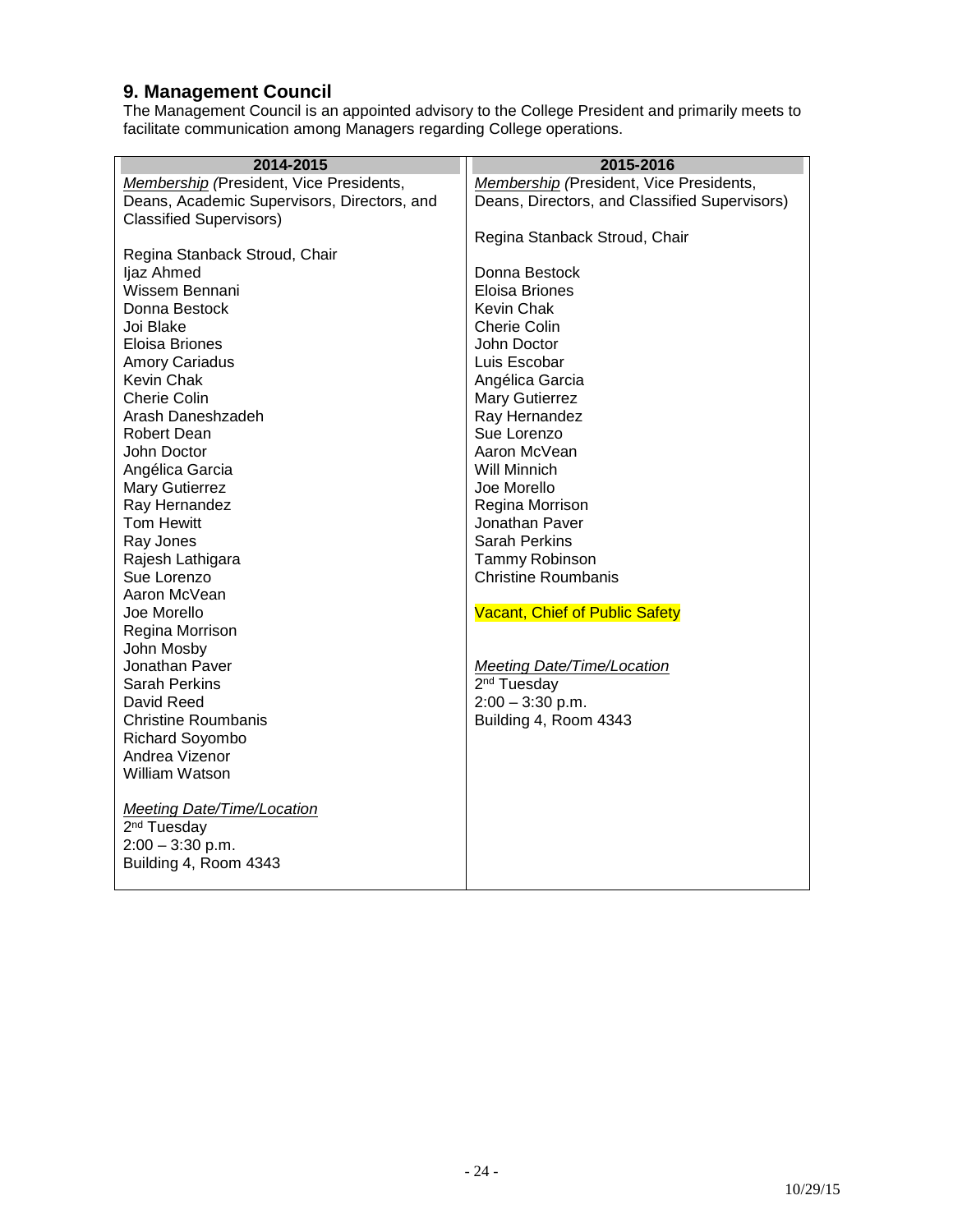# <span id="page-24-0"></span>**10. Outreach Committee**

| 2014-2015                                                         | 2015-2016                                                               |
|-------------------------------------------------------------------|-------------------------------------------------------------------------|
| <b>Membership</b>                                                 | Membership                                                              |
| John Mosby, Chair                                                 | Will Minnich, Chair                                                     |
| Jessica Baumann, ASSC                                             | Cherie Colin, MCPR Rep                                                  |
| Suzanne Collins, Transfer Center                                  | Suzanne Collins, Counseling Rep                                         |
| Cherie Colin, Public Information Office                           | Alice Erskine, Science/Math/Technology Rep                              |
| Melanie Espinueva, Counseling, Puente                             | Melanie Espinueva, Counseling Rep                                       |
| Alice Erskine, Science/Math/Technology<br>Julia Johnson, BEPP Rep | Zaid Ghori, GLPS Rep<br>Julia Johnson, BEPP Rep                         |
| Raymond Jones, Director, Middle College                           | Raymond Jones, Director, Middle College                                 |
| Nancy Kaplan-Biegel, Language Arts                                | Nancy Kaplan-Biegel, Language Arts Rep                                  |
| Melissa Matthews, DRC                                             | Melissa Matthews, Counseling Rep                                        |
| Regina Morrison, Financial Aid                                    | Regina Morrison, Financial Aid Rep                                      |
| Florentino Ubungen, Outreach                                      | Dylan O'Shea, ASSC Rep                                                  |
| Jocelyn Villa, Financial Aid                                      | Allyson Roa, ASSC Rep                                                   |
| William Watson, SparkPoint                                        | Kwame Thomas, Counseling Rep                                            |
| Dennis Zheng, ASSC                                                | Chad Thompson, Interim Director, SparkPoint &<br><b>Career Services</b> |
|                                                                   | Jocelyn Villa, Financial Aid Rep                                        |
| Meeting Date/Time/Location                                        |                                                                         |
| To be determined                                                  |                                                                         |
|                                                                   | Meeting Date/Time/Location                                              |
|                                                                   | To be determined                                                        |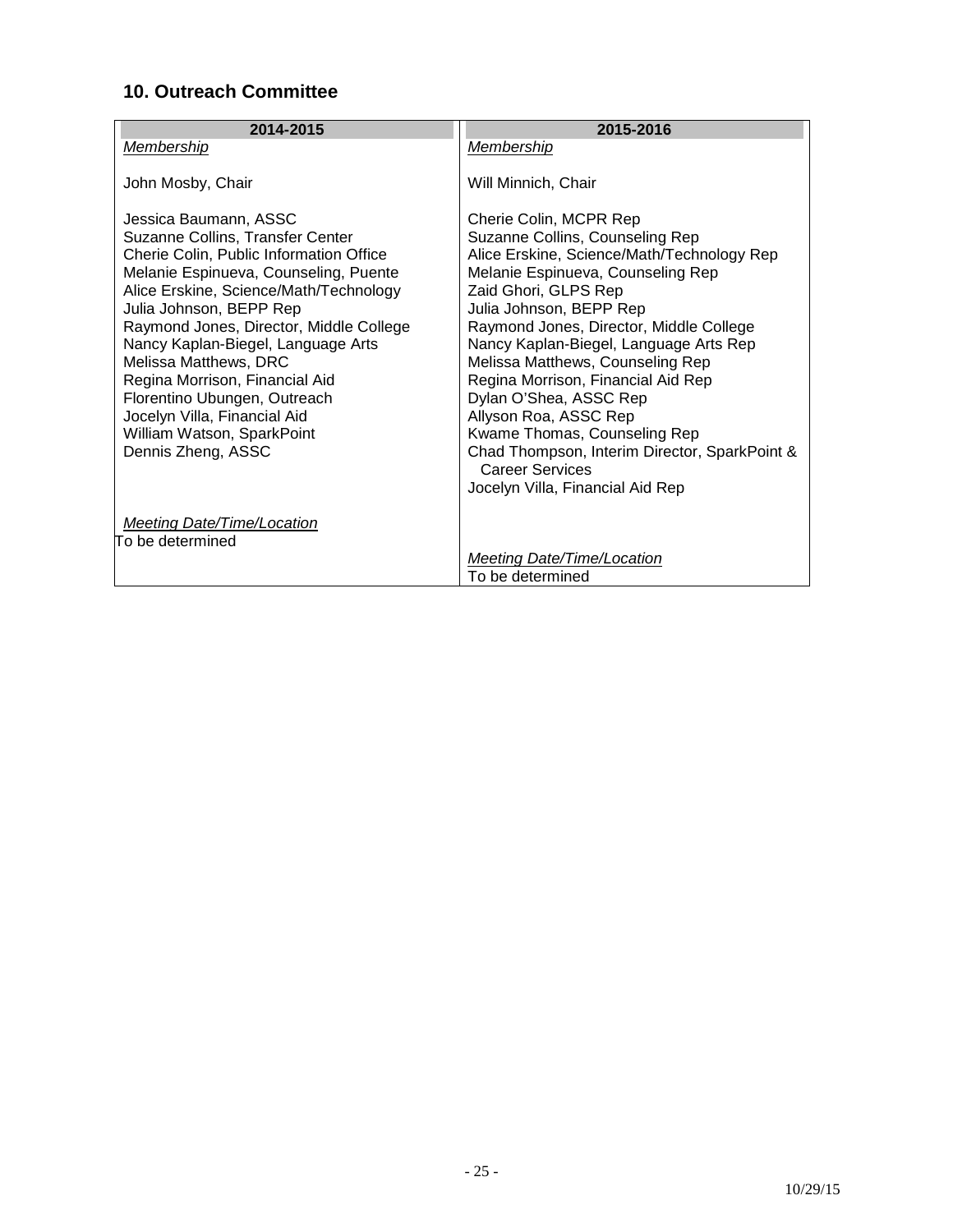#### <span id="page-25-0"></span>**11. Scholarship Committee**

The Scholarship Committee serves as a general policy advisory group to the scholarship program and as a selection committee for general scholarships and awards that may be assigned to their jurisdiction. The primary sources of scholarships for which this committee selects scholarship recipients are Skyline and District Foundation and Skyline Organization funds.

| 2014-2015                                                                                                                                                                                                                                                                                            | 2015-2016                                                                                                                                                                                                                                                                                                                                            |
|------------------------------------------------------------------------------------------------------------------------------------------------------------------------------------------------------------------------------------------------------------------------------------------------------|------------------------------------------------------------------------------------------------------------------------------------------------------------------------------------------------------------------------------------------------------------------------------------------------------------------------------------------------------|
| <b>Membership</b> (members appointed by                                                                                                                                                                                                                                                              | <b>Membership</b> (members appointed by constituent                                                                                                                                                                                                                                                                                                  |
| constituent groups)                                                                                                                                                                                                                                                                                  | groups)                                                                                                                                                                                                                                                                                                                                              |
| John Mosby, Dean, Enrollment Services, Co-Chair<br>Jenny Yang, Financial Aid, Co-Chair<br>Jeff Acidera, Counseling                                                                                                                                                                                   | Will Minnich, Dean, Enrollment Services, Co-Chair<br>Jenny Yang, Financial Aid, Co-Chair                                                                                                                                                                                                                                                             |
| Linda Allen, Classified Rep                                                                                                                                                                                                                                                                          | Linda Allen, Classified Rep                                                                                                                                                                                                                                                                                                                          |
| Paul Bolick, Social Sciences/Creative Arts                                                                                                                                                                                                                                                           | Luciana Castro, Language Arts Rep                                                                                                                                                                                                                                                                                                                    |
| Luciana Castro, Language Arts                                                                                                                                                                                                                                                                        | Steve Cooney, BEPP Rep                                                                                                                                                                                                                                                                                                                               |
| Steve Cooney, BEPP<br>Kevin Corsiglia, Kinesiology/Athletics/Dance<br>Liza Erpelo, Language Arts<br>Amir Esfahani, Social Sciences/Creative Arts<br>Stephen Fredricks, Science/Math/Technology<br>Soledad McCarthy, BEPP Rep<br>Alana Utsumi, Classified Rep<br>William Watson, Director, SparkPoint | Kevin Corsiglia, KAD Rep<br>Judith Crawford, Science/Math/Technology Rep<br>Liza Erpelo, Language Arts Ref<br>Amir Esfahani, SS/CA Rep<br>Zaid Ghori, GLPS Rep<br>Jessica Lopez, Counseling Rep<br>Kennya Ruiz, Classified Senate Rep<br>Chad Thompson, Sparkpoint Rep<br>Alana Utsumi, Classified Rep<br>Jim Wong, Social Science/Creative Arts Rep |
| <b>Meeting Date/Time/Place:</b>                                                                                                                                                                                                                                                                      |                                                                                                                                                                                                                                                                                                                                                      |
| Meetings held as needed                                                                                                                                                                                                                                                                              |                                                                                                                                                                                                                                                                                                                                                      |
|                                                                                                                                                                                                                                                                                                      | Meeting Date/Time/Place:                                                                                                                                                                                                                                                                                                                             |
|                                                                                                                                                                                                                                                                                                      | Meetings held as needed                                                                                                                                                                                                                                                                                                                              |